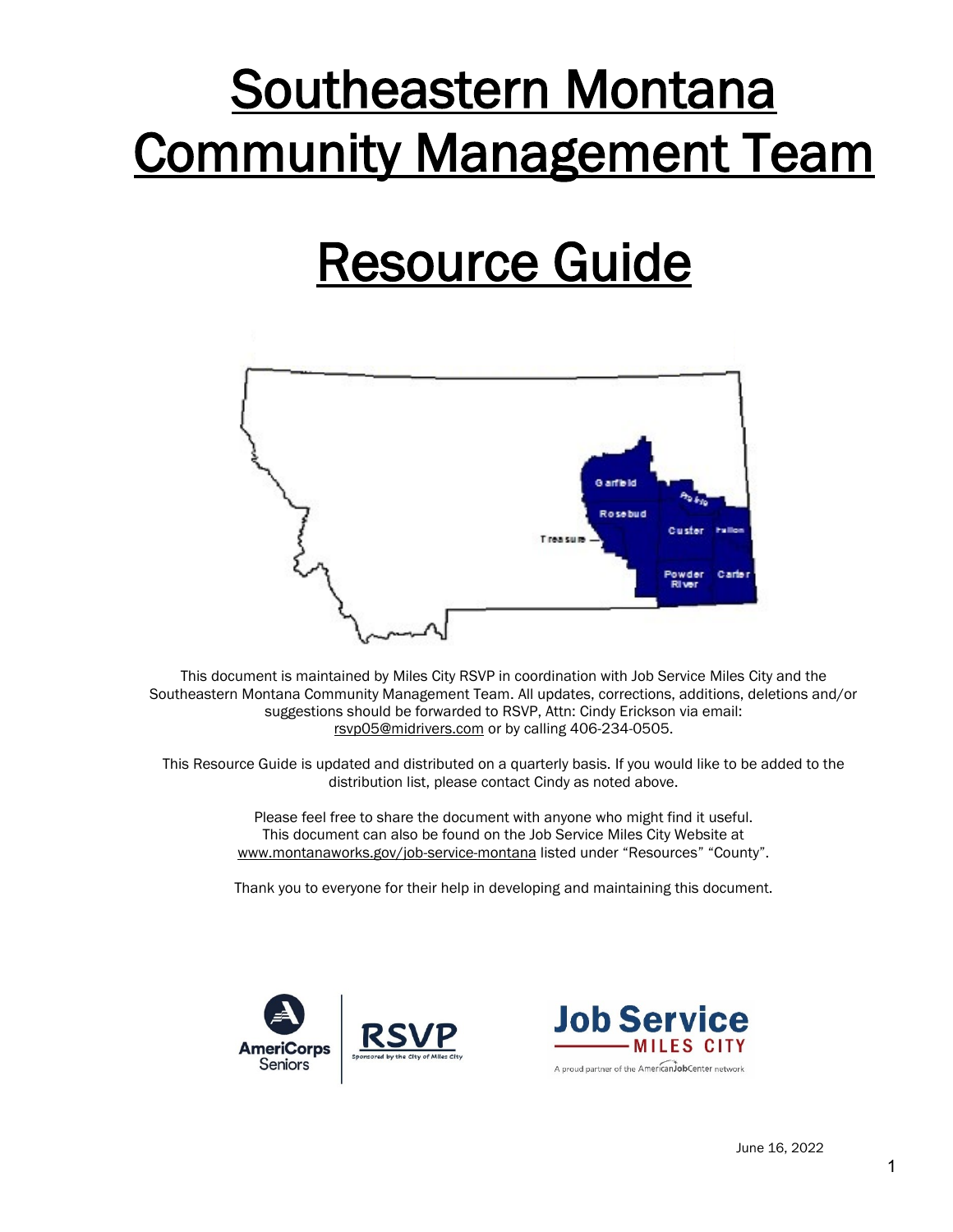## Montana Resources

#### Montana Crisis and Emergency Resources

Montana Crisis Recovery Line (COVID 19 Relief) - Available Monday-Friday 10 a.m. to 10 p.m.

Phone: (877) 503-0833

Free, anonymous crisis counseling for individuals feeling isolated, lonely, anxious, or stressed due to COVID19

#### Montana Crisis Text Line - Available 24 hours per day, every day

Text: MT to 741741

The Montana Crisis Text Line is part of the National Crisis Text Line providing free, 24/7 support via text message. It is available for any crisis: anxiety, depression, suicide, school stressors

#### Montana Human Trafficking Hotline

| Phone:  | (888) 373-7888 (TTY: 711)                         |
|---------|---------------------------------------------------|
| Text:   | 233733                                            |
| Online: | https://humantraffickinghotline.org/state/montana |

The NHTH works closely with service providers, law enforcement, and other professionals in Montana to serve victims and survivors of trafficking, respond to human trafficking cases, and share information and resources. 24/7 Confidential

#### **Montana Nurse First Line** - Available 24 hours per day, every day to Medicaid eligible persons

Phone: (800) 330-7847

Toll-free and confidential nurse triage line staffed by licensed-registered nurses. Before you travel to your Primary Care Provider or the emergency room, call Nurse First to help you decide the best option or if you can treat the problem at home. Nurses at Nurse First may be able to help you save time and money by guiding you to the right care at the right place and at the right time

#### Montana Suicide Prevention Lifeline - Available 24 hours per day, every day

Phone: (800) 273-TALK (8255)

Online: www.suicidepreventionlifeline.org

The Montana Suicide Prevention Lifeline is part of the national network of local crisis centers that provides free and confidential emotional support to people in suicidal crisis or emotional distress 24 hours a day, 7 days a week

#### Montana Thrive – Cognitive Behavioral Therapy Skills

Online: <https://thriveformontana.com/>

Thrive by Waypoint Health is a free and confidential online program for people who want to take charge of their emotional well-being to lead happier, more satisfying lives. It teaches skills from cognitive behavior therapy (CBT) a method that has helped many people deal with stress, depression, and anxiety

#### Montana 211 – Available 24 hours per day, every day

Online: montana211.org

Montana 2-1-1 is a mobile friendly website that connects people to resources in their community for non-emergency needs. For more information, call (406) 272-8509.

Montana Warm Line - Available Monday-Friday 4 p.m. to 9 p.m. and Saturdays 3 p.m. to 6 p.m.

Phone: (877) 688-3377

For Montanans who live far away from services, there are few options for receiving support for mental illness without traveling long distances. The Warm Line utilizes the telephone and internet to provide home-based support services for people with mental illness by trained individuals with lived experience

#### Montana Veterans Crisis Line

| Phone:  | (800) 273-8255 and Press 1          |
|---------|-------------------------------------|
| Text:   | 838255                              |
| Online: | https://www.veteranscrisisline.net/ |

#### Assistance for Parents

ParentingMontana.Org

Online: <https://parentingmontana.org/>

#### Disability Services

#### Montana Parent Training & Information Center

| Phone:  | (877) 870-1190                       |
|---------|--------------------------------------|
| Email:  | mpti@montanapti.org                  |
| Online: | https://www.mtempowermentcenter.org/ |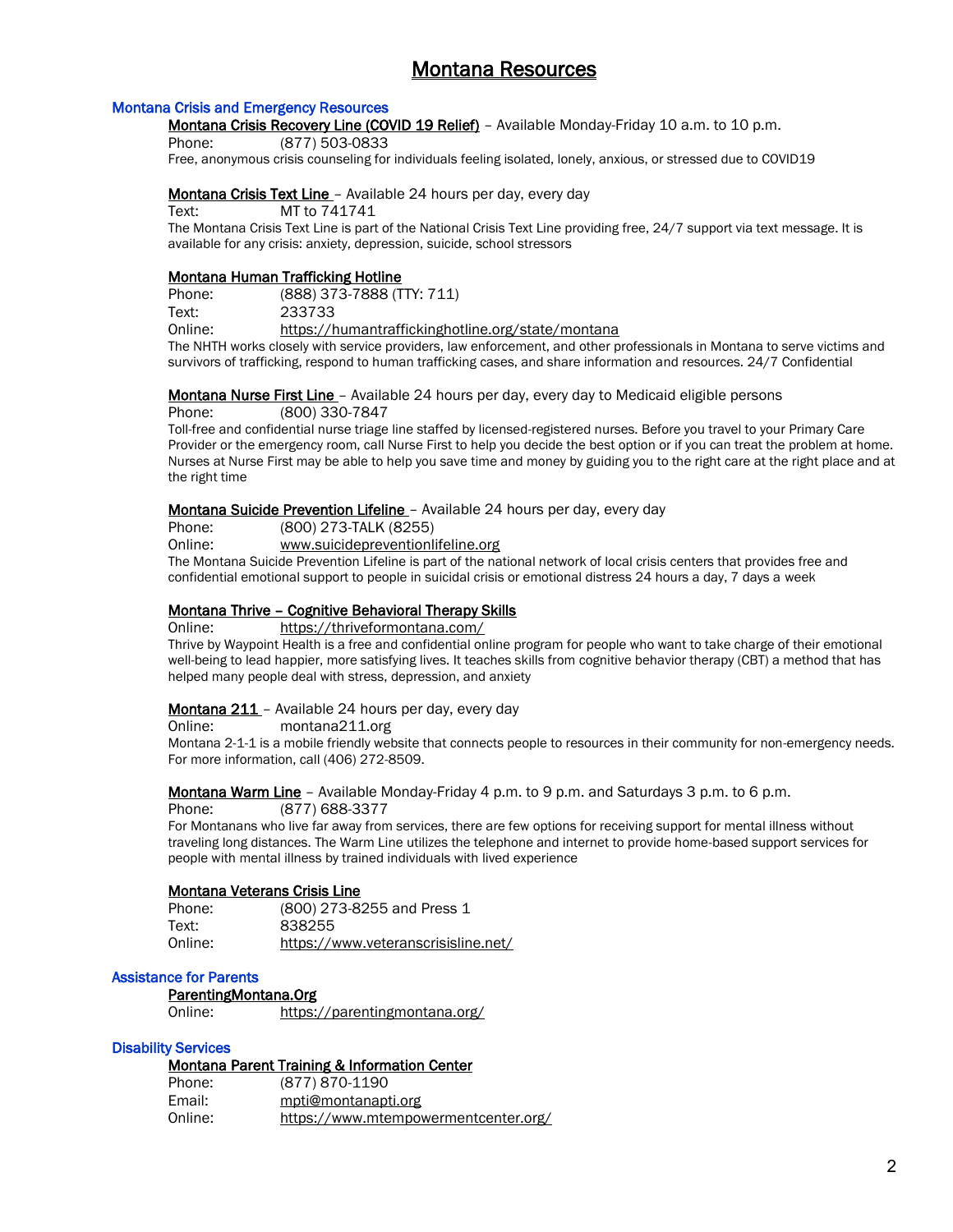#### Montana Youth in Transition

1617 Euclid Avenue, Suite 1, Helena, MT 59601 Phone: (406) 442-2576 Online: [http://montanayouthtransitions.org](http://montanayouthtransitions.org/)

#### **MonTECH**

Phone: (406) 243-5511 Email: [montech@mso.umt.edu](mailto:montech@mso.umt.edu) Online: [MT-AT.org](https://montech.ruralinstitute.umt.edu/)

 MonTECH loans assistive technologies and adaptive equipment to Montanans of all ages and provides free help to learn how to use them. Physical locations in Billings and Missoula; please call or write for an appointment.

#### Social Security Administration

Billings SSA Field Office Phone: (866) 895-1795 (Monday through Friday 9 a.m. to 4 p.m.) Video Conference Capability at Job Service Miles City every Tuesday from 9 to 11:30 a.m.

## Job Assistance / Employment

#### Job Service Miles City

12 North 10th Street, P O Box 1786, Miles City, MT 59301 Phone: (406) 232-8340 Email: milescityjsc@mt.gov Online: www.montanaworks.gov

#### Rural Employment Opportunities (REO)

2120 Grand Avenue-Suite 2, Billings, MT 59102 Phone: (800) 546-1140 Email: [info@reomontana.org](mailto:info@reomontana.org) Online: <http://reomontana.org/>

Through REO, Montana's agricultural workers have access to educational programs to complete their high school credentials, children's educational programs, job training and college certificates or degrees.

#### Legal Help

Montana Justice Foundation

Phone: (406) 523-3920 Charitable arm of the Montana legal community

#### Montana Legal Services Association)

Phone: (800) 666-6899 Online: www.montanalawhelp.org Provides low-income Montana residents access to the justice system

#### Low Income Energy Assistance Program (LIEAP) and Weatherization

#### Energy Share of Montana

3117 Cooney Drive, Suite 102, Helena, MT 59602 Phone: (406) 442-4900 Toll Free: (888) 779-7589 Email: contactus@energysharemt.com Online: <http://www.energysharemt.com/>

#### Montana Dakota Utilities Assistance Program

| Phone:        | (800) 638-3278                                 |
|---------------|------------------------------------------------|
| Online:       | http://dphhs.mt.gov                            |
| Apply online: | http://dphhs.mt.gov/hcsd/energyassistance.aspx |

#### Low Income / Homeless Resources

Montana Food Bank Network (online resources) Online: http://mfbn.org/gethelp

#### Shelter Directory – Montana

Online: http://www.homelessshelterdirectory.org/montana.html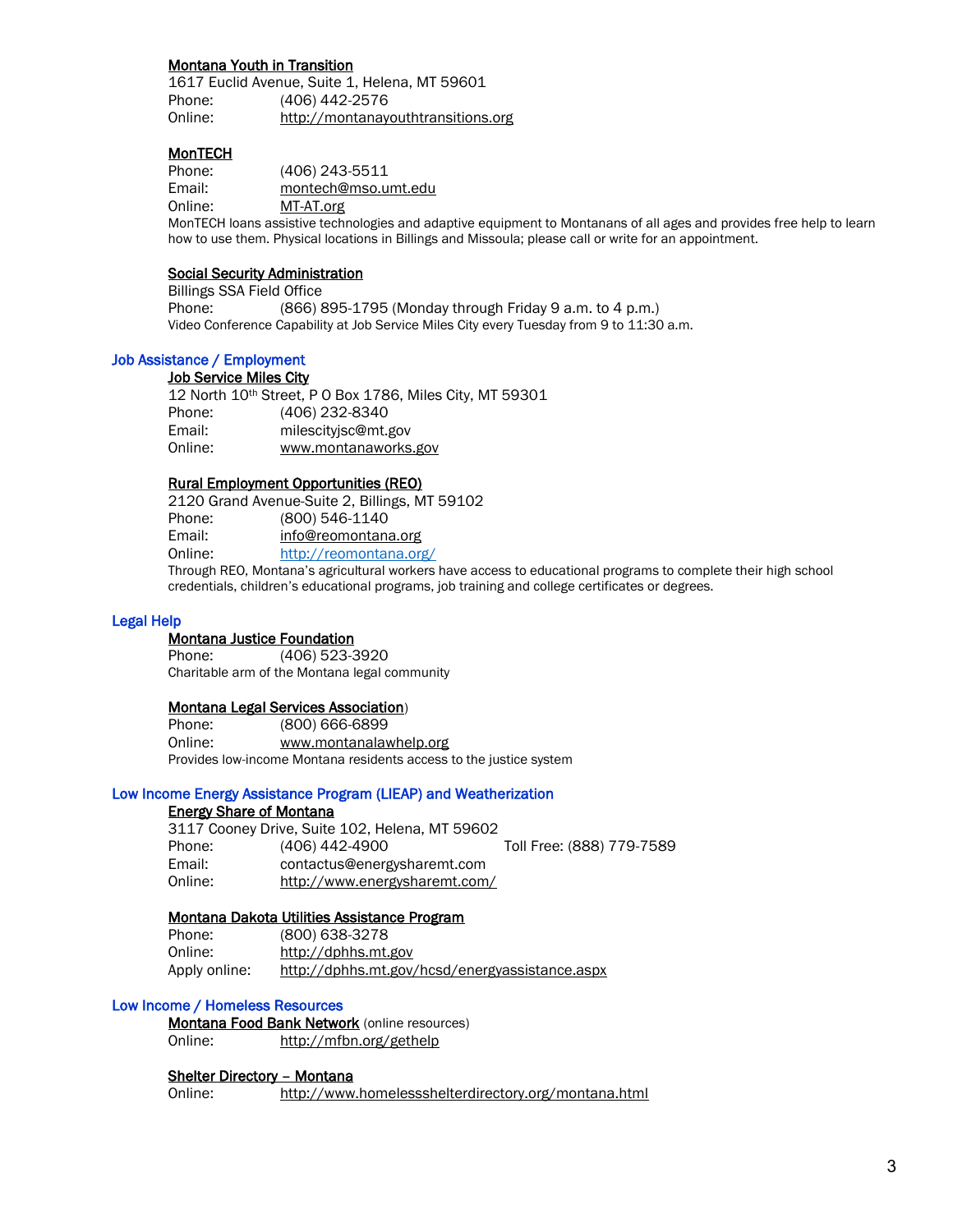#### National Crisis and Emergency Resources

National Disaster Distress Help Line - Available 24 hours per day, every day Phone: (800) 985-5990 Text: Text "TalkWithUs" to 66746 SAMHSA's Disaster Distress Helpline provides 24/7, 365-day-a-year crisis counseling and support to people experiencing emotional distress related to natural or human-caused disasters

#### National Domestic Violence Hotline

Phone: (800) 799-SAFE (7233) Phone: (800) 787-3224 Hotline provides essential tools and support to help survivors of domestic violence

#### Substance Abuse, Dependency Services, Prevention Services and Support Groups

#### FindTreatment.Gov

Find a treatment facility near you Phone: (800) 662-HELP (4357) Online: <https://www.findtreatment.gov/>

#### Montana Tobacco Quit Line Programs Offered

Phone: (800) 784-8669 Online: <https://dphhs.mt.gov/publichealth/mtupp/quitline>

#### Montana American Indian Commercial Tobacco Quit Line

Phone: (855) 524-7848

#### Pregnancy Post-Partum Quit Tobacco Program

Phone: (800) 784-8669

#### My Life, My Quit

Phone: (855) 891-9989 or text "START" to 36072 Online: <https://mt.mylifemyquit.org/index> My Life, My Quit is the Free and confidential way to quit smoking or vaping - help just for teens

#### Tax Assistance

#### Montana Free File

Phone: (800) 666-6899 Online: http://montanafreefile.org Dedicated to helping you learn where to receive free tax assistance and how to get your refund faster by filing online

#### Veteran Services

#### Homeless Veteran's Coordinator

Tim Nordstrom, LCSW, HUD VA Social Worker Ben Steele VA Clinic, 1766 Majestic Lane, Billings, MT 59102 Phone: (406) 465-9635

## Custer County

#### **Emergency**

Police, Sheriff, Dispatch In an Emergency, Dial 911 Non-emergency police and sheriff needs

Police: (406) 234-6273 Sheriff: (406) 874-3320 Dispatch: (406) 232-3411

#### Resources

#### Child Care Assistance

#### HRDC District 7

7 North 31st Street, Billings, MT 59103 Phone: (406) 247-4732 Toll Free: (800) 433-1411 Online: [http://www.hrdc7.org](http://www.hrdc7.org/) Apply online for Best Beginnings Child Care Scholarship Program: <http://www.dphhs.mt.gov/hcsd/childcare/resourceandreferral/milescity.shtml>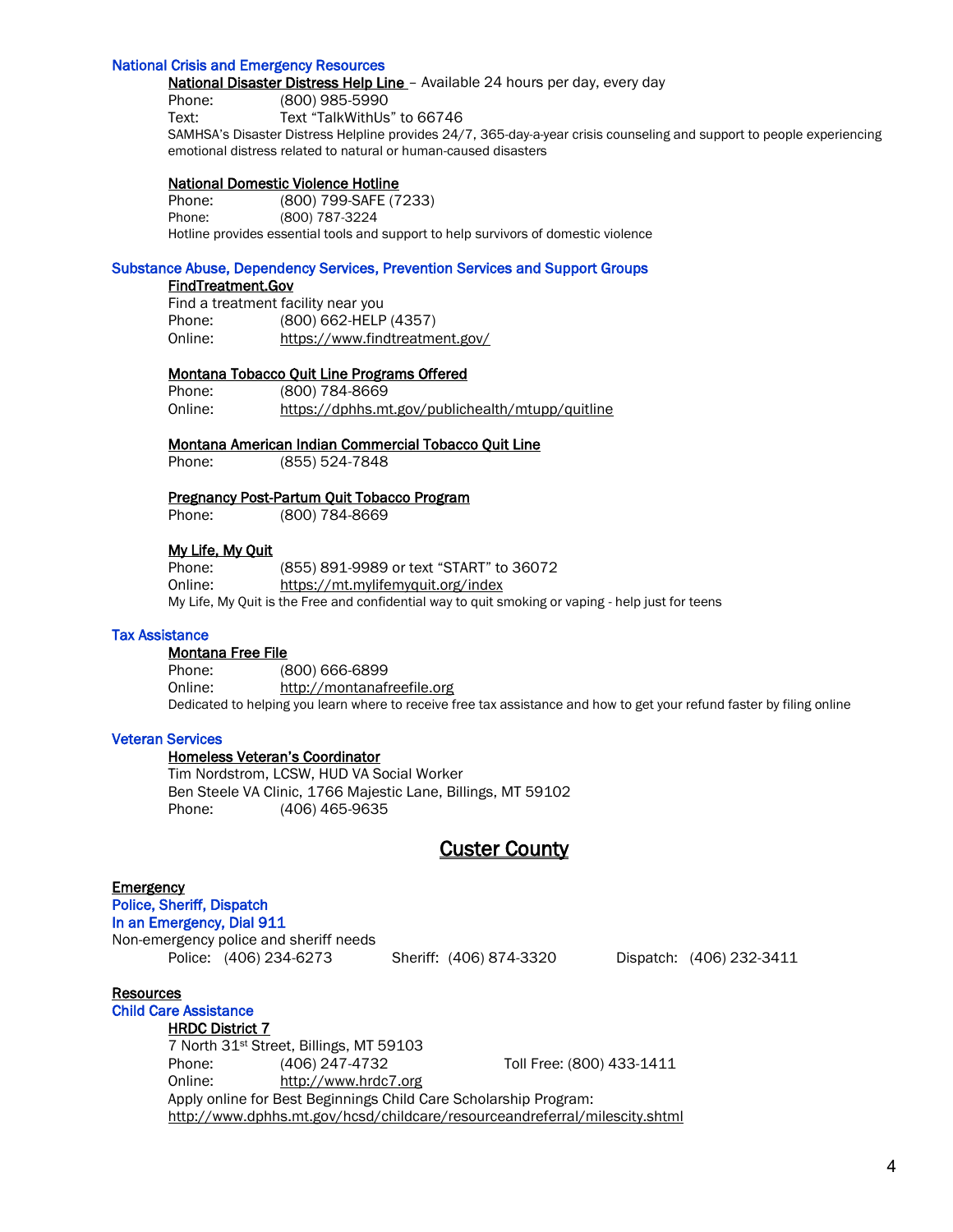#### Dental Care

#### Aye Family Dentistry

520 Main Street, Miles City, MT 59301 Phone: (406) 874-9637

#### Big Sky Smile Center

2600 Main Street, Miles City, MT 59301 Phone: (406) 234-3536 Online: www.bigskysmilecenter.com

#### Hogan Family Dental

1820 Valley Drive East, Miles City, MT 59301 Phone: (406) 234-2926 Online: www.hoganfamilydental.com

#### One Health

2811 Comstock Street, Miles City, MT 59301 Phone: (406) 874-8711 Online: <https://www.chcfamily.org/miles-city-dental>

#### Yerger Family Dental

2904 Mallet Lane, Miles City, MT 59301 Phone: (406) 232-2214<br>Online: www.vergerfamily www.yergerfamilydental.com

#### Disability Resources

#### Developmental Education Assistance Program (DEAP)

2200 Box Elder St., Miles City, MT 59301 Phone: (406) 234-6034 Toll Free: (800) 224-6034 Online: [http://www.deapmt.org](http://www.deapmt.org/)

#### Eastern Montana Industries (EMI)

805 S. Haynes Ave., Miles City, MT 59301 Phone: (406) 234-3740 Online: [http://www.emi-mt.org](http://www.emi-mt.org/)

**LIFTT** (Living Independently for Today and Tomorrow) 100 ½ N. Merrill Ave, PO Box 1387, Glendive, MT 59330 Phone: (406) 948-8500 Online: <http://www.liftt.org/>

#### Miles City Unified School District #1, Special Services Office

209 S. Lake, Miles City, MT 59301 Phone: (406) 234-3812

#### Montana Vocational Rehabilitation

114 N. 7th Street, Miles City, MT 59301 Phone: (406) 232-0583 Toll Free: (877) 296-1198 Online: http://dphhs.mt.gov/detd/vocrehab

#### Domestic Violence, Sexual Assault & Stalking Victim Services

#### Custer Network Against Domestic Abuse and Sexual Assault (CNADA)

2200 Box Elder, Miles City, MT 59301

Phone: (406) 234-0542 Emergency: (406) 951-0475 (24/7 hotline available)

#### Education/Schools

Big Country Educational Cooperative (Provides special services for rural schools) PO Box 668, Miles City, MT 59301

Phone: (406) 234-1957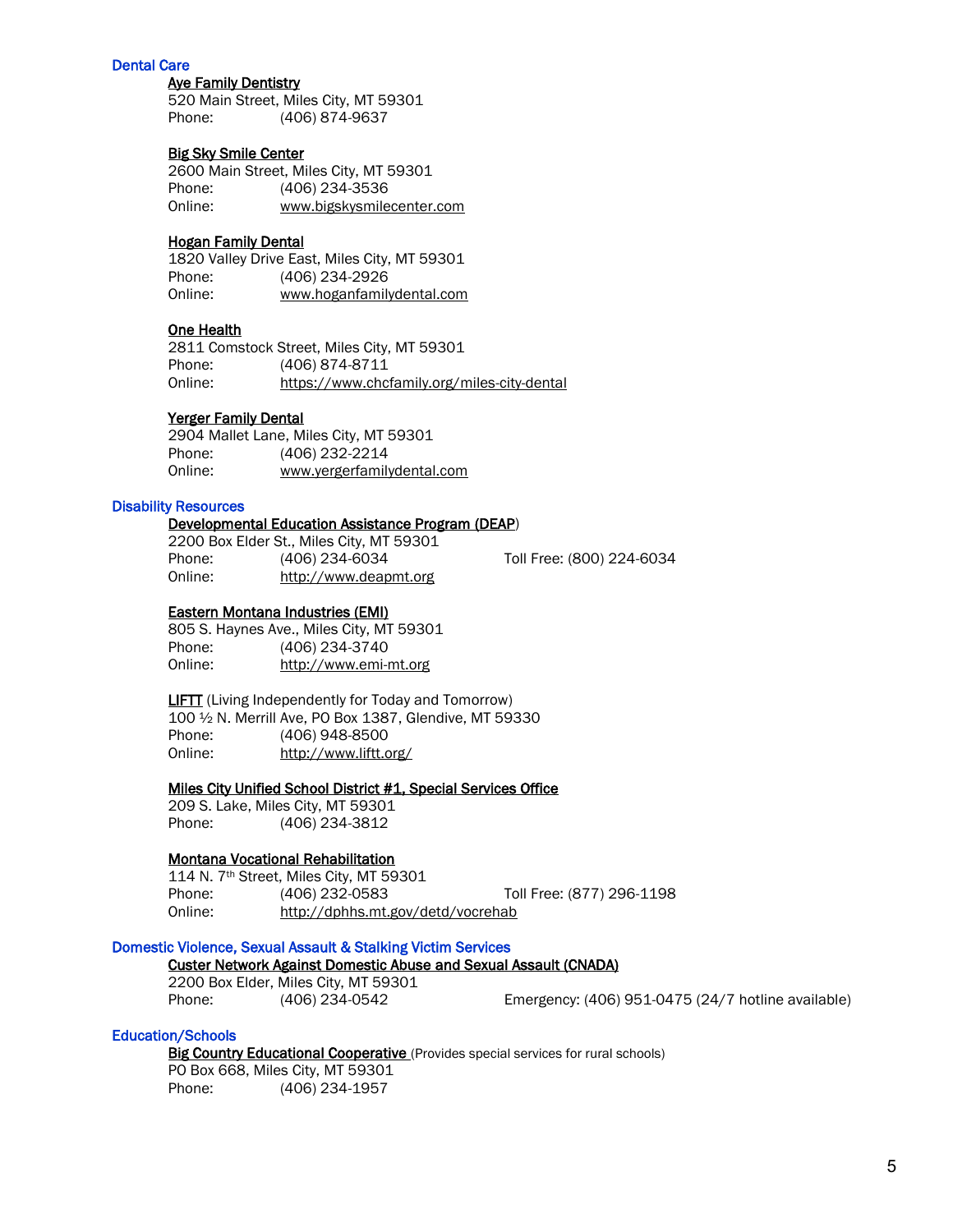#### HeadStart

1608 Merriam, Miles City, MT 59301 Phone: (406) 234-5223 Online: https://aemt.org/our-services/head-start/

Learning Center (Adult Basic Education/HiSet program)

 Miles Community College, 2715 Dickinson Street, Miles City, MT 59301 Phone: (406) 874-6152 Email: LC@milescc.edu Online: www.milescc.edu

#### Miles City Unified School District #1

1604 Main Street, Miles City, MT 59301 Phone: (406) 234-3840 (Superintendent) Online: http://www.milescity.k12.mt.us/

#### Miles Community College

2715 Dickinson Street, Miles City, MT 59301 Phone: (406) 874-6100 Online: www.milescc.edu

#### Northeastern Montana Area Health Education Center

519 Pleasant St, Miles City MT 59301 Phone: (406) 234-1424 Online: <https://www.montanahealthnetwork.com/nemt-ahec>

#### Rural School Superintendent

Custer County Courthouse, 1010 Main Street, Miles City, MT 59301 Phone: (406) 874-3421

#### Elderly Services

Adult Protective Services (Elderly/Developmentally Disabled Services) Phone: (406) 852-0411 Toll Free: (844) 277-9300 Online: http://dphhs.mt.gov/SLTC/APS

#### Action for Eastern Montana Agency on Aging

Linda Wolff, Program Specialist, 11 South 7<sup>th</sup> Street, Miles City, MT 59301 Phone: (406) 234-8028 Online: www.aemt.org

#### Custer County Council on Aging

Rebecca Lynam, 1010 Main Street, Suite 12, Miles City, MT 59301 Phone: (406) 874-3482 Online: <http://www.custercountymt.com/services/council-on-aging/> (General Information, Meals on Wheels, Congregate Meals, Home Visiting Program that provides Skilled Nursing, Personal Care and Homemaker Home Visits)

#### Miles City RSVP

Cindy Erickson, Director, 11 S. 7<sup>th</sup> Street, Suite 110, Miles City, MT 59301 Phone: (406) 234-0505 E-mail: [rsvp05@midrivers.com](mailto:rsvp05@midrivers.com) (Providing meaningful volunteer opportunities for those 55 and older in the Montana counties of Custer, Carter, Fallon, and Rosebud including the Northern Cheyenne Indian Reservation)

#### Family Services

## Child Protective Services / Child and Family Services

708 Palmer St, P O Box 880, Miles City, MT 59301

Phone: (406) 234-1385 Toll Free: (866) 820-5437 (24-hour child abuse hotline)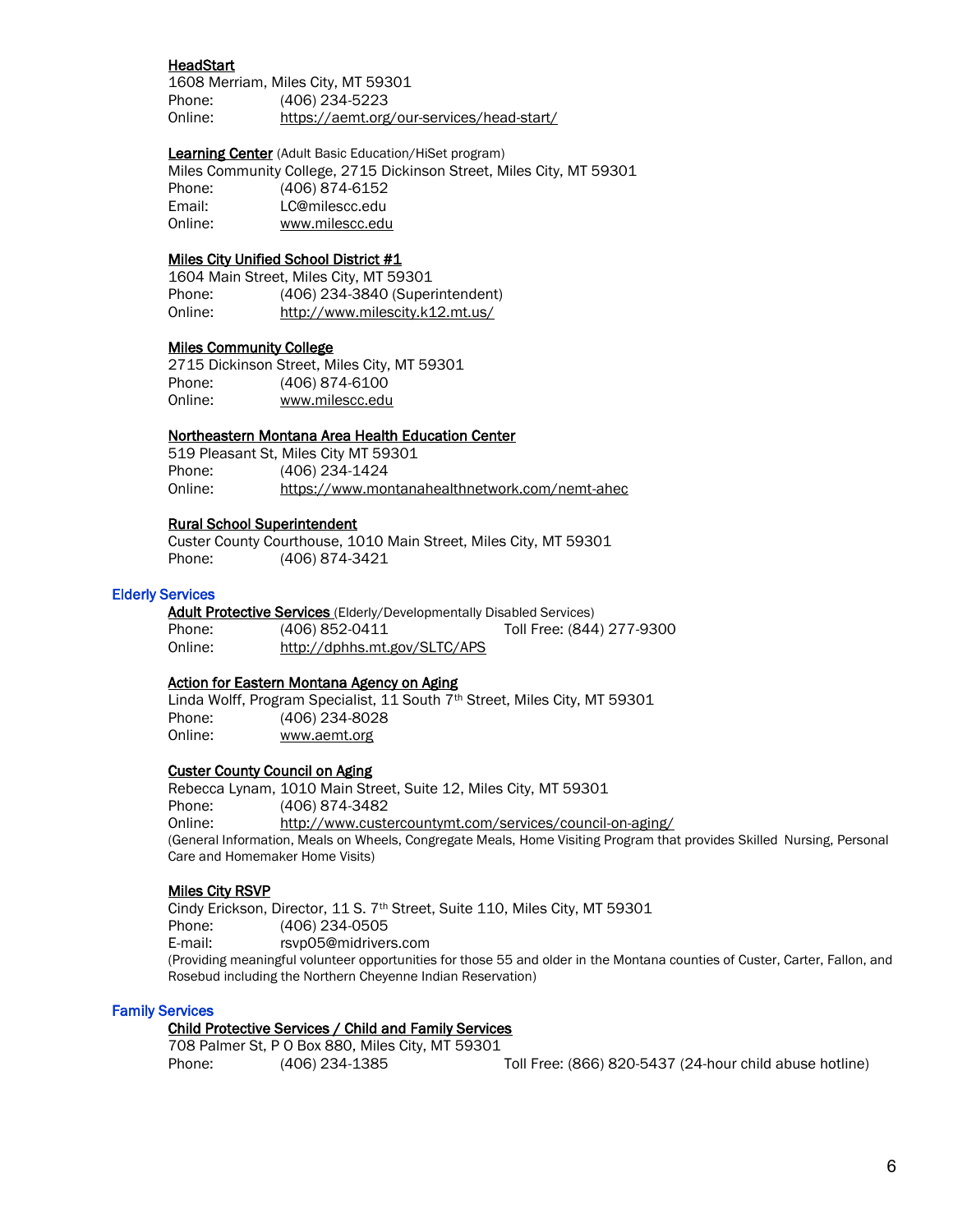#### Food Bank

#### Custer County Food Bank

15 North 8th Street, Miles City, MT 59301 Phone: (406) 234-3663 Email: [custercountyfoodbank@yahoo.com](mailto:custercountyfoodbank@yahoo.com) Open Tuesday through Thursday 9 a.m. - 1:30 p.m.

#### **Healthcare**

#### Billings Clinic, Miles City

 620 S. Haynes Ave., Miles City, MT 59301 Phone: (406) 233-7000 Online: www.billingsclinic.com/milescity

#### Holy Rosary Healthcare

2600 Wilson Street, Miles City, MT 59301 Phone: (406) 233-2600 Online: www.holyrosaryhealthcare.org

#### Pregnancy Outreach Clinic

|         | 516 Pleasant Street, Miles City, MT 59301 |
|---------|-------------------------------------------|
| Phone:  | (406) 233-3098                            |
| Online: | www.pregnancyclinicofmc.org               |

**One Health** (provides Public Health Nursing services) Clinic: 305 S. 4th Street, Miles City, MT 59301

| Ciinic: | 305 S. 4" Street, Miles City, MT 59301                |
|---------|-------------------------------------------------------|
| Phone:  | (406) 874-8700                                        |
|         | Program Office: 515 Main Street, Miles City, MT 59301 |
| Phone:  | (406) 874-8711                                        |
| Online: | www.chcfamily.org/onehealth                           |

#### Job Assistance / Employment

Action for Eastern Montana (for youth) 2030 N. Merrill (PO Box 1309), Glendive, MT 59330 Phone: (406) 377-3564 Toll Free: (800) 227-0703 Online: www.aemt.org

#### Job Service Miles City

12 North 10th Street, P O Box 1786, Miles City, MT 59301 Phone: (406) 232-8340 Email: milescityjsc@mt.gov Online: www.montanaworks.gov

#### MT Senior Community Service Employment Program

Carol Hansen, Employment Specialist 2401 Montana Avenue, Suite 301, Billings, MT 59101 Phone: (406) 694-7269 Email: [carolh@esgw.org](mailto:carolh@esgw.org) Online: <https://www.esgw.org/>

Pathways (services to TANF cash assistance participants)

201 Main Street, Wolf Point, MT 59201 Phone: (406) 653-1720 Online: http://dphhs.mt.gov/hcsd/worcmanual.aspx

#### Work Incentives Program and Assistance Program (WIPA)

|         | Tiffany Costa, Community Work Incentives Coordinator/Project Director                                    |            |              |
|---------|----------------------------------------------------------------------------------------------------------|------------|--------------|
|         | 1500 University Drive, Billings, MT 59101                                                                |            |              |
| Phone:  | 406-657-2098                                                                                             | Toll Free: | 888-866-3822 |
| Email:  | Tiffany.Costa1@msubillings.edu                                                                           |            |              |
| Online: | http://www.msubillings.edu/socialsecurity/                                                               |            |              |
|         | Provides free benefits counseling services statewide for individuals who receive disability benefits (SS |            |              |

I/SSDI/CDB) who return to work. Explains the impact of state and federal benefits and how to report wage income to SSA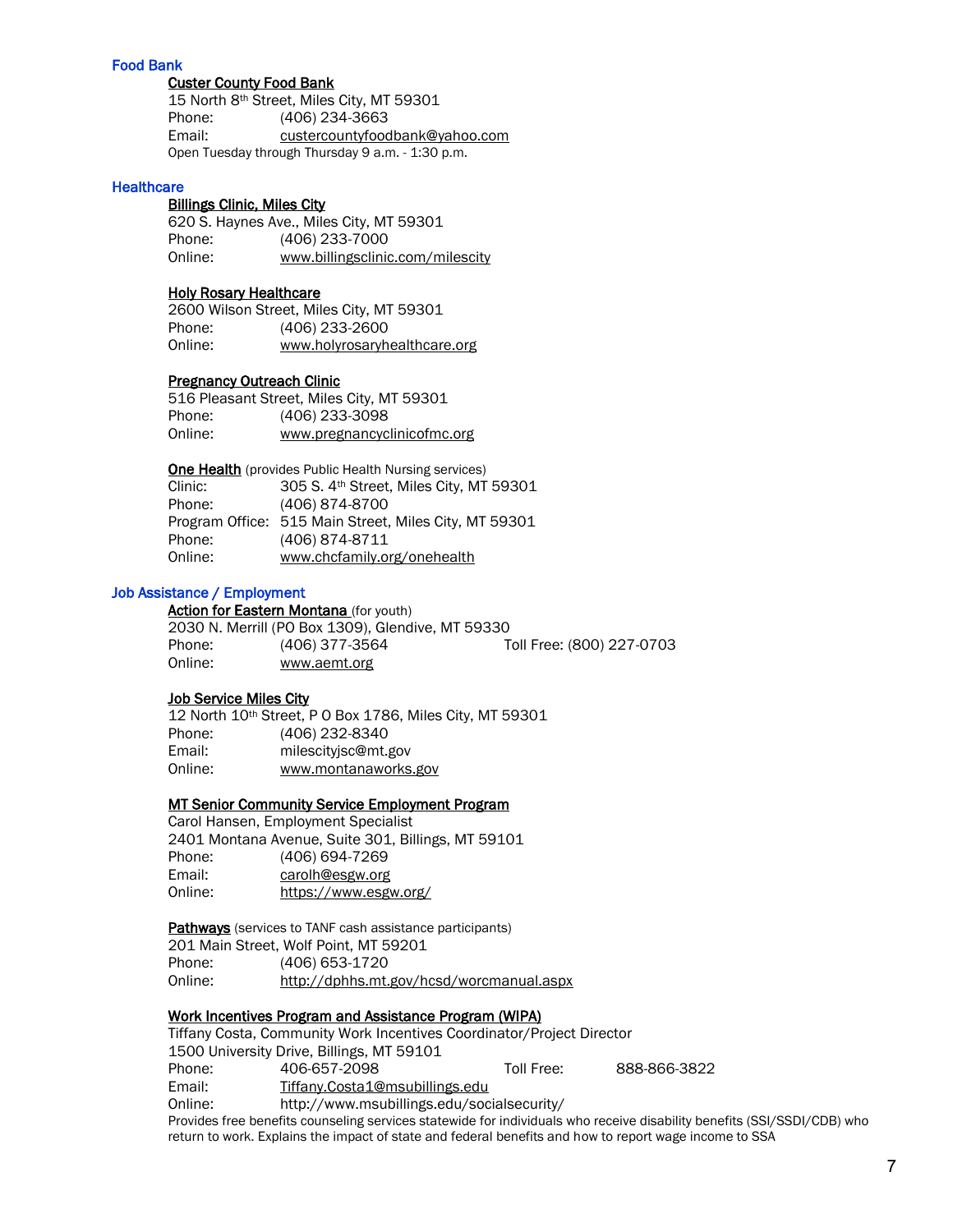#### Legal Help

#### Eastern Montana CASA GAL (Court Appointed Special Advocates)

2705 E. Main Street, PO Box 1234, Miles City, MT 59301 Phone: (406) 234-2354 54253 US Hwy 2, Glasgow, MT 59230 Phone: (406) 230-6345

#### Custer County Attorney

1010 Main Street, Miles City, MT 59301 Phone: (406) 874-3310

**Custer County Courthouse** (kiosk available in lobby to print free legal documents) 1010 Main Street, Miles City, MT 59301

#### Juvenile Division 16<sup>th</sup> Judicial District (Juvenile Probation)

1010 Main Street, Miles City, MT 59301 Phone: (406) 874-3418

#### Miles City Public Defenders Office

11 South 7th Street, Suite 100, Miles City, MT 59301 Phone: (406) 234-1702

#### Low Income Energy Assistance Program (LIEAP) and Weatherization

#### Department of Public Health and Human Services

Action for Eastern Montana, 2030 N. Merrill (PO Box 1309), Glendive, MT 59330 (Covers Custer County) Phone: (406) 377-3564 Toll Free: (800) 227-0703 Online: <http://dphhs.mt.gov/hcsd/energyassistance.aspx> Application: <http://dphhs.mt.gov/Portals/85/hcsd/documents/lieap/LIEAPApplication.pdf>

#### Low Income / Homeless Resources

#### Community Closet

Intersect Bible Church, 916 Garland, Miles City, MT 59301 Clothing for those in need – open Sundays from 2-4 p.m.

#### Country Thrift Store at Miles City Academy

1411 Leighton Blvd, Miles City, MT 59301 Phone: (406) 234-4146

#### Custer County Community Table

 24 N. 11th Street, PO Box 93, Miles City, MT 59301 Phone: (406) 234-5013 Online: https://milescitysoup.com/ (Providing a healthy meal for all – for anyone hungry, lonely, or curious – Monday - Friday 11 a.m. to 12:30 p.m.)

#### EMI Second Time Around

17 South 6th Street, Miles City, MT 59301 Phone: (406) 234-0036

#### **Salvation Army**

Custer County Dispatch Center, 1010 Main Street, Miles City, MT 59301 Phone: (406) 232-3411 Pastor Alan Brown - (406) 232-0447 Marielaine Hegel - (406) 853-1122 (For Immediate Need: I.D. needed, criminal record will be checked – available services include one-night stay, bus ticket, gasoline, meal)

#### St. Vincent de Paul Thrift Store

407 Main Street, Miles City, MT 59301 Phone: (406) 234-3011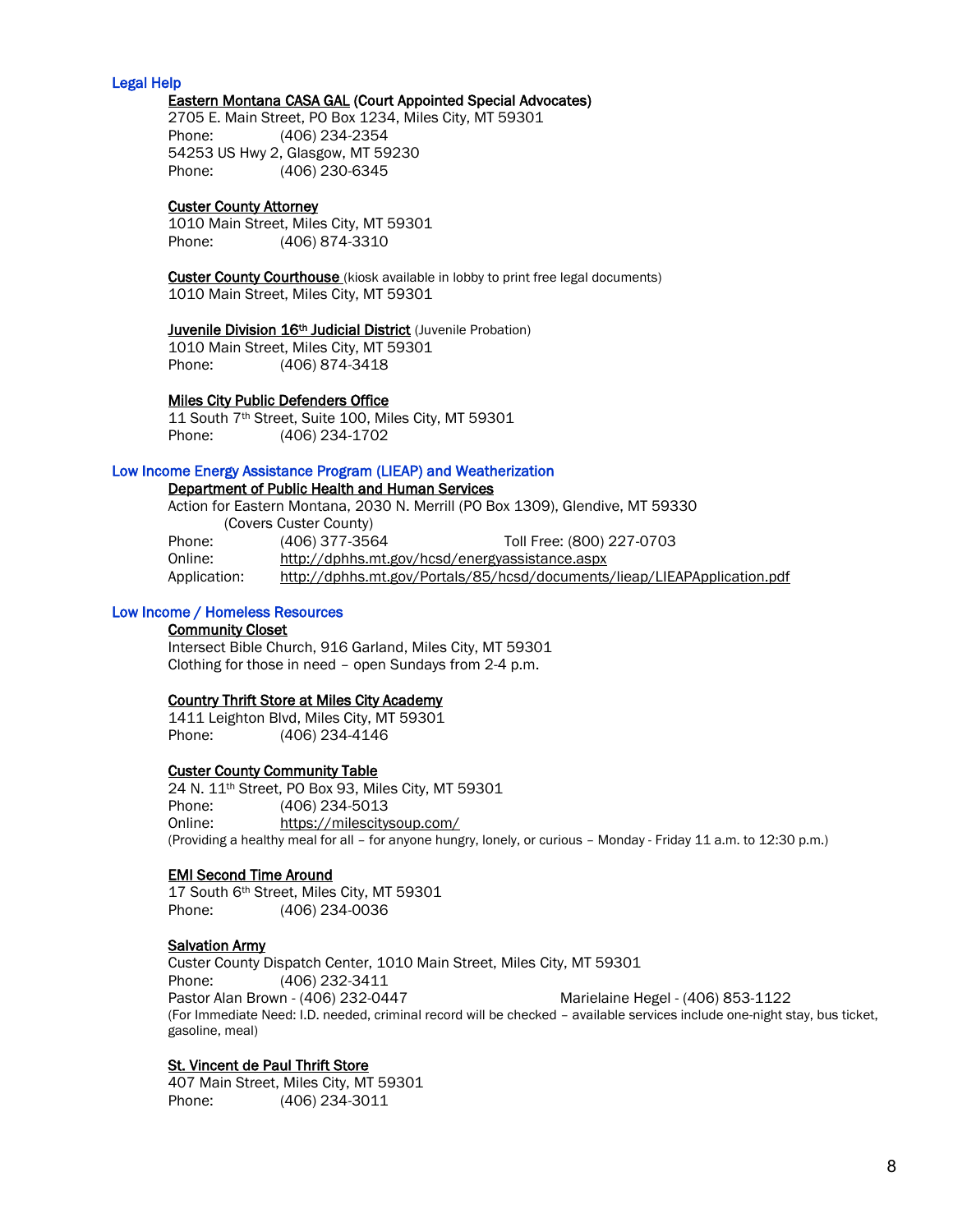#### Low Income Housing (Section 8 and HUD Information and Low-Income Housing Options)

#### Custer Villa Apartments

210 Arrowhead Dr, Miles City, MT 59301 Phone: (406) 234-7755

**Eagles Manor** (Independent living for adults 62 & older or under 62 & disabled) 1000 Palmer, Miles City, MT 59301 Phone: (406) 234-5320

#### Miles City Housing Authority

310 N. Jordan, Miles City, MT 59330 Phone: (406) 234-3433

#### Action for Eastern Montana

2030 N. Merrill (PO Box 1309), Glendive, MT 59330 Phone: (406) 377-3564 Toll Free: (800) 227-0703 Online: www.aemt.org

#### Mental Health

#### Addictive and Mental Disorders Division, Public Health and Human Services

Antonia Klein, Community Program Officer, 219 N. Merriam, Miles City, MT 59301 Phone: (406) 234-1866

#### Big Sky Mental Health Services, PLLC

Pamela Columbik, MS, LCPC, NCC, BCPC Eleanor Patty Lavin, PMHCNS-BC 2000 Clark Street, Ste. 6, Miles City, MT 59301 Phone: (406) 234-7890

#### Carrie David, LCPC

14 N. 8th Street, P O Box 222, Miles City, MT 59301 Phone: (406) 852-0056

#### Eastern Montana Community Mental Health Center

2508 Wilson Street, Miles City, MT 59301 Phone: (406) 234-1687 Crisis Line: (406) 234-1688 Crisis Text Line: Text START to 741-741 Online: [www.emcmhc.org](http://www.emcmhc.org/)

#### Eastern Montana Counseling and Consulting

Bob Zadow, LCPC, 2000 Clark Street, Miles City, MT 59301 Phone: (406) 234-2592

#### Essence Counseling Services LLC

Ashley Meidinger, LCSW, 519 Main Street, Miles City, MT 59301 Phone: (575) 693-0167

#### Suicide Prevention Lifeline

| Phone:  | Phone: (406) 234-1900                                               | (800) 273-TALK (8255) |
|---------|---------------------------------------------------------------------|-----------------------|
| Online: | www.suicidepreventionlifeline.org                                   |                       |
| Online: | www.letstalkmilescity.org (local "Let's Talk Miles City" Resources) |                       |

#### Youth Dynamics

2813 Comstock, Miles City, MT 59301 Phone: (406) 232-4233 Online: http://www.youthdynamics.org

School Lunch Assistance (free and reduced hot lunches and breakfasts available)

#### Miles City Unified School District

1604 Main Street, Miles City, MT 59301 Phone: (406) 234-3840 Forms and applications are given to parents when students are registered at the school.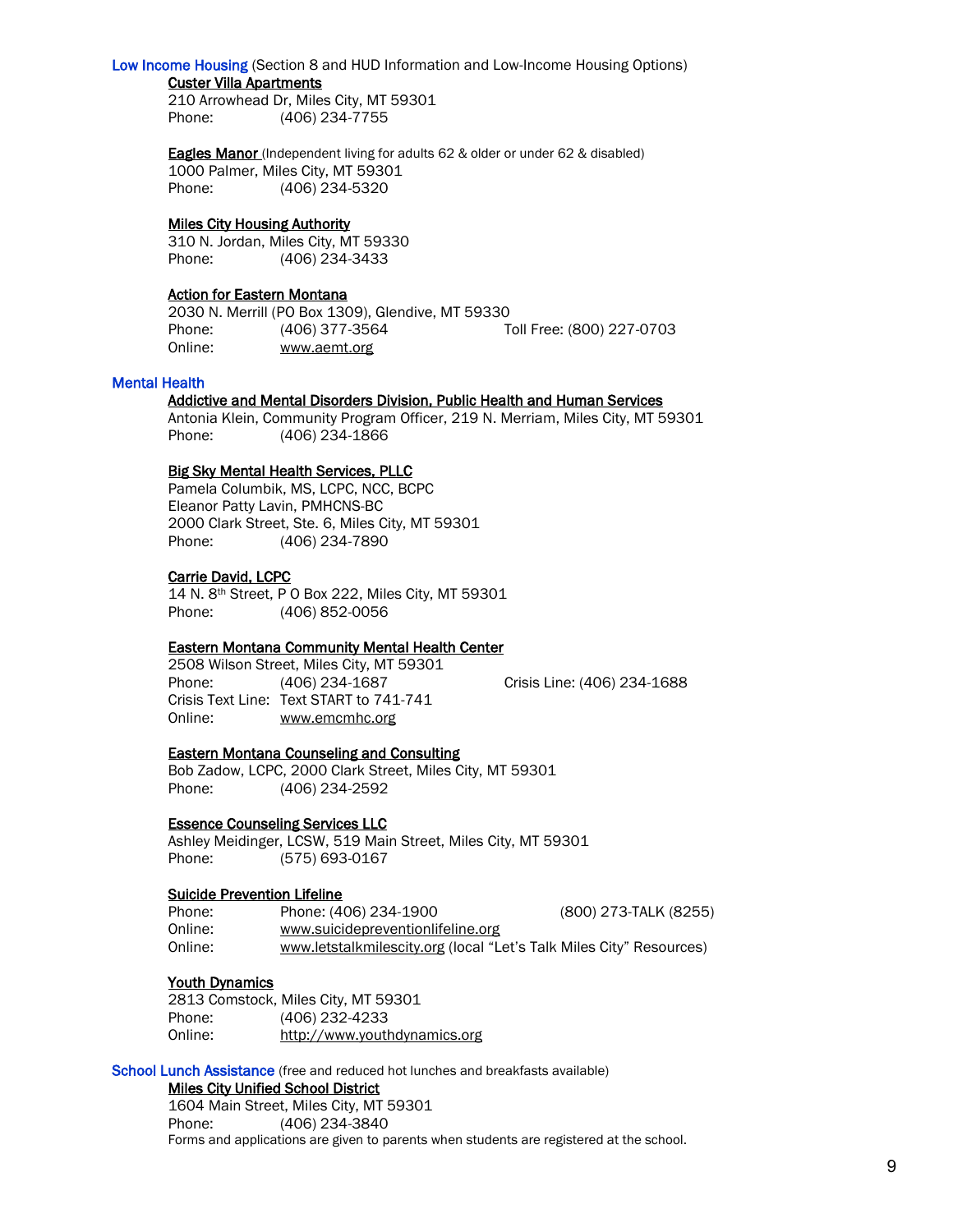#### Substance Abuse, Dependency Services, Prevention Services and Support Groups

#### Alcoholics Anonymous/Narcotics Anonymous

Ursuline Convent, 1411 Leighton Blvd., Miles City, MT 59301 Phone: (406) 234-3459 Online: [www.aa.org](http://www.aa.org/) Conline: [www.na.org](http://www.na.org/)

#### EMCMHS/SADS

 Eastern Montana Mental Health Center 2508 Wilson Street, PO Box 1503, Miles City, MT 59301 Phone: (406) 234-1687 Online: http://www.emcmhc.com/services/#mha

#### Gamblers Anonymous

Ursuline Convent, 1411 Leighton Blvd., Miles City, MT 59301 Phone: (406) 234-0360 Online: [http://www.gamblersanonymous.org](http://www.gamblersanonymous.org/)

#### Grief Share Support Group

Stevenson & Sons Funeral Home 1717 Main Street, Miles City, MT 59301 Phone: (406) 232-4457 Toll Free: (800) 775-4460 Online: http://stevensonandsons.com

#### New Life Support Grief Group

Phone: (406) 874-3502 Phone: (406) 234-1900

#### Supplemental Nutrition Assistance Program (SNAP), Food Stamps, cash assistance, healthcare, childcare, housing, Medicare/Medicaid

#### Office of Public Assistance

219 North Merriam, Miles City, MT 59301 Phone: (888) 706-1535 Email: [hhshcsopacuster@mt.gov](mailto:hhshcsopacuster@mt.gov) Online: [http://www.dphhs.mt.gov](http://www.dphhs.mt.gov/)

#### **Transportation**

#### Custer County Transit

Phone: (406) 874-2222

Safe, efficient, and effective Public Transportation for all the Citizens of Miles City area of Custer County, MT. Call to make your reservations and explain your mobility needs. Must make reservations 24 hours in advance.

#### Veteran Services

#### Montana Veteran's Affairs

Earl E. Edmonds, Veteran's Service Officer, 1020 N. Haynes Ave., Miles City, MT 59301 Phone: (406) 232-1203

#### Veteran's Administration Medical Center

316 S Haynes Ave, Miles City, MT 59301 Phone: (406) 874-5600

#### Weatherization and Fuel Assistance

#### Action for Eastern Montana

2030 N. Merrill (PO Box 1309), Glendive, MT 59330 Phone: (406) 377-3564 Toll Free: (800) 227-0703 Online: www.aemt.org

#### Women, Infants and Children (WIC)

#### One Health WIC Clinic

2811 Comstock, Miles City, MT 59301 Phone: (406) 851-5050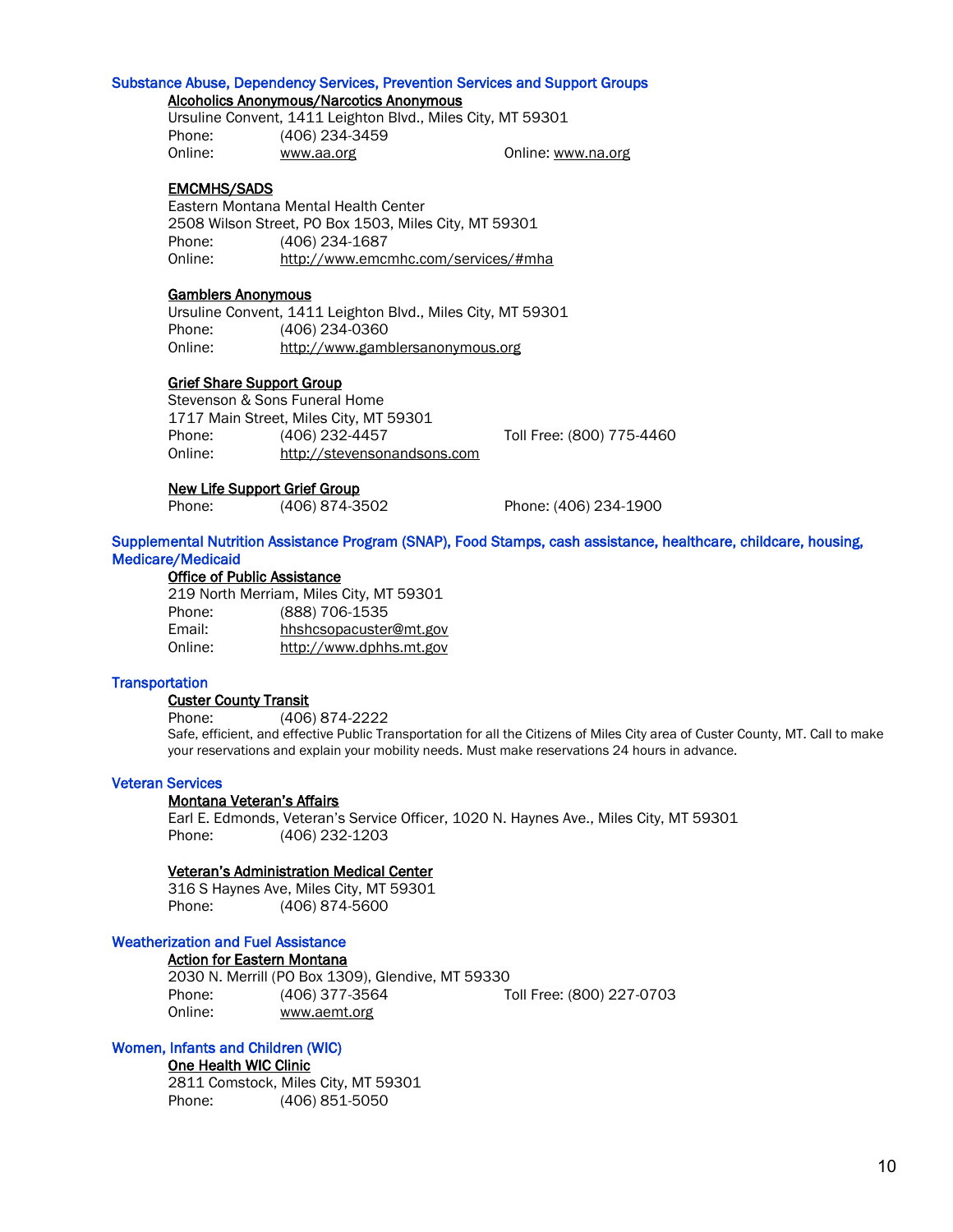## Alzada Emergency

Police, Sheriff, Dispatch

In an Emergency, Dial 911!

Non-emergency police and sheriff needs Sheriff: (406) 828-4520

## Ekalaka Emergency

Police, Sheriff, Dispatch

In an Emergency, Dial 911!

Non-emergency police and sheriff needs Sheriff: (406) 775-8743

## **Resources**

Child Care Assistance

#### HRDC District 7

7 North 31st Street, Billings, MT 59103 Phone: (406) 247-4732 Toll Free: (800) 433-1411 Online: [http://www.hrdc7.org](http://www.hrdc7.org/) Apply online for Best Beginnings Child Care Scholarship Program: <http://www.dphhs.mt.gov/hcsd/childcare/resourceandreferral/milescity.shtml>

#### Congregate Meals

#### Carter County Senior Citizen's Center

Main Street, Ekalaka, MT 59324 Phone: (406) 775-6203 Meals served Tuesday, Wednesday, Thursday 11:30 a.m. to 1 p.m.

#### Disability Services

#### Developmental Education Assistance Program (DEAP)

2200 Box Elder St., Miles City, MT 59301 Phone: (406) 234-6034 Toll Free: (800) 224-6034 Online: [http://www.deapmt.org](http://www.deapmt.org/)

#### Eastern Montana Industries (EMI)

805 S. Haynes Ave., Miles City, MT 59301 Phone: (406) 234-3740 Online: http://www.emi-mt.org

 LIFTT (Living Independently for Today and Tomorrow) 100 ½ N. Merrill Ave, PO Box 1387, Glendive, MT 59330 Phone: (406) 948-8500 Online: <http://www.liftt.org/>

## Montana Vocational Rehabilitation

114 N. 7th Street, Miles City, MT 59301 Phone: (406) 232-0583 Toll Free: (877) 296-1198 Online: http://dphhs.mt.gov/detd/vocrehab

#### Education/Schools

#### Carter County High School

111 East Speelmon Street, Ekalaka, MT 59324 Phone: (406) 630-1523

#### Ekalaka Elementary

121 W Speelmon, Ekalaka, MT 59327 Phone: (406) 630-1523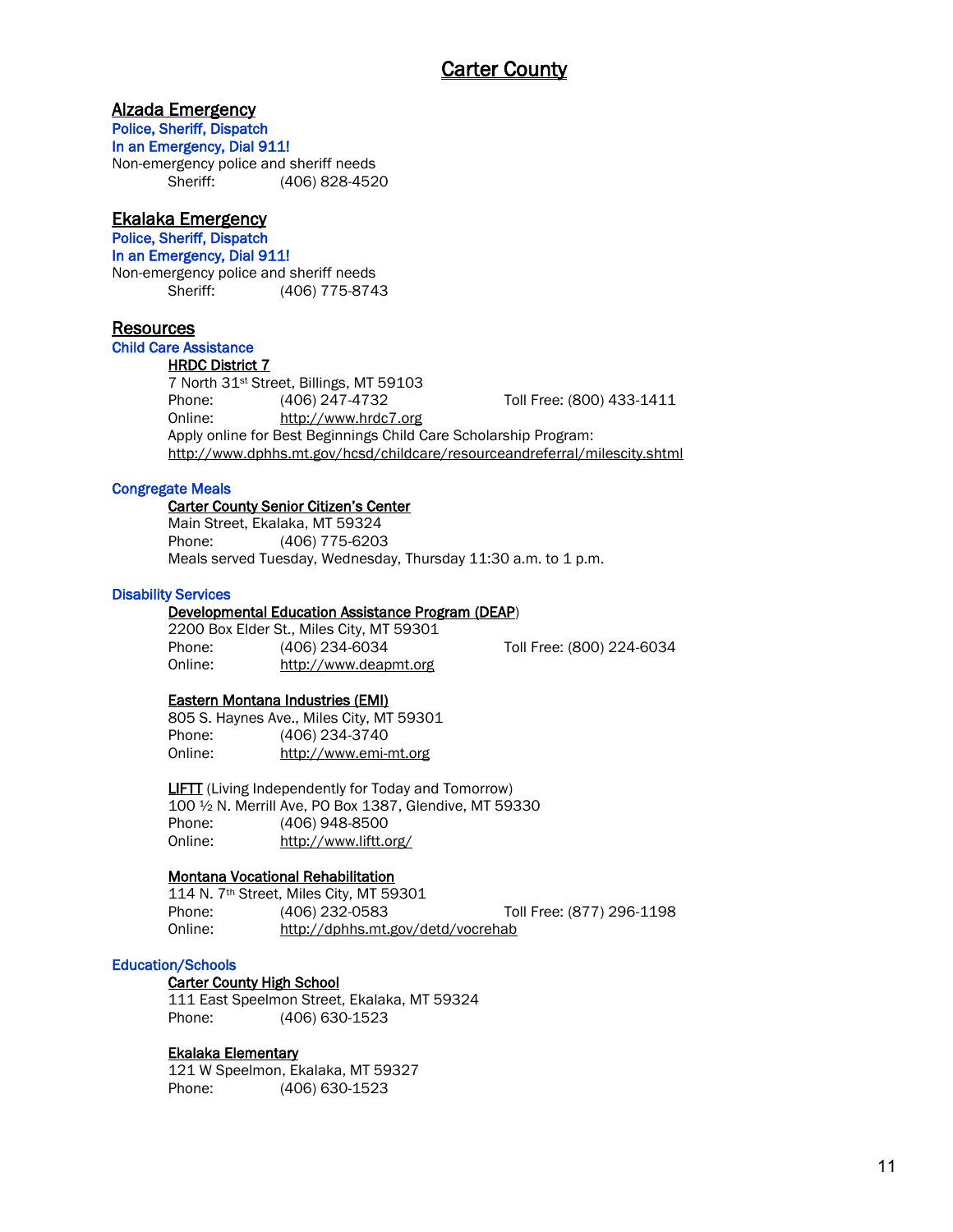#### Elderly Services

Adult Protective Services (Elderly/Developmentally Disabled Services) Phone: (406) 939-2238 Toll Free: (844) 277-9300 Online: http://dphhs.mt.gov/SLTC/APS

#### Miles City RSVP

Cindy Erickson, Director, 11 S. 7<sup>th</sup> Street, Suite 110, Miles City, MT 59301 Phone: (406) 234-0505 E-mail: [rsvp05@midrivers.com](mailto:rsvp05@midrivers.com) (Providing meaningful volunteer opportunities for those 55 and older in the Montana counties of Custer, Carter, Fallon, and Rosebud including the Northern Cheyenne Indian Reservation)

#### Family Services

#### Child Protective Services / Child and Family Services

708 Palmer St, P O Box 880, Miles City, MT 59301 Phone: (406) 234-1385 Toll Free: (866) 820-5437 (24-hour child abuse hotline)

#### Food Bank

 Carter County Food Bank 214 Parks Street, Ekalaka, MT 59324 Phone: (406) 775-8751 Email: ccsencit@midrivers.com

#### **Healthcare**

#### Dahl Memorial Healthcare Association, Inc

 46 East Park St., Ekalaka, MT 59324 Phone: (406) 775-8739

#### Job Assistance / Employment

Action for Eastern Montana (for youth) 2030 N. Merrill (PO Box 1309), Glendive, MT 59330 Phone: (406) 377-3564 Toll Free: (800) 227-0703 Online: www.aemt.org

#### Job Service Miles City

12 North 10th Street, P O Box 1786, Miles City, MT 59301 Phone: (406) 232-8340 Email: milescityjsc@mt.gov Online: www.montanaworks.gov

#### Work Incentives Program and Assistance Program (WIPA)

Tiffany Costa, Community Work Incentives Coordinator/Project Director 1500 University Drive, Billings, MT 59101 Phone: 406-657-2098 Toll Free: 888-866-3822 Email: [Tiffany.Costa1@msubillings.edu](mailto:Tiffany.Costa1@msubillings.edu) Online: http://www.msubillings.edu/socialsecurity/ Provides free benefits counseling services statewide for individuals who receive disability benefits (SSI/SSDI/CDB) who return to work. Explains the impact of state and federal benefits and how to report wage income to SSA

#### Meals on Wheels

Dahl Memorial Healthcare Association

Phone: (406) 775-8738

#### **Transportation**

Carter County Carter Charter Phone: (406) 775-7086

## Veteran Services

#### Montana Veteran's Affairs

Earl E. Edmonds, Veteran's Service Officer, 1020 N. Haynes Ave., Miles City, MT 59301 Phone: (406) 232-1203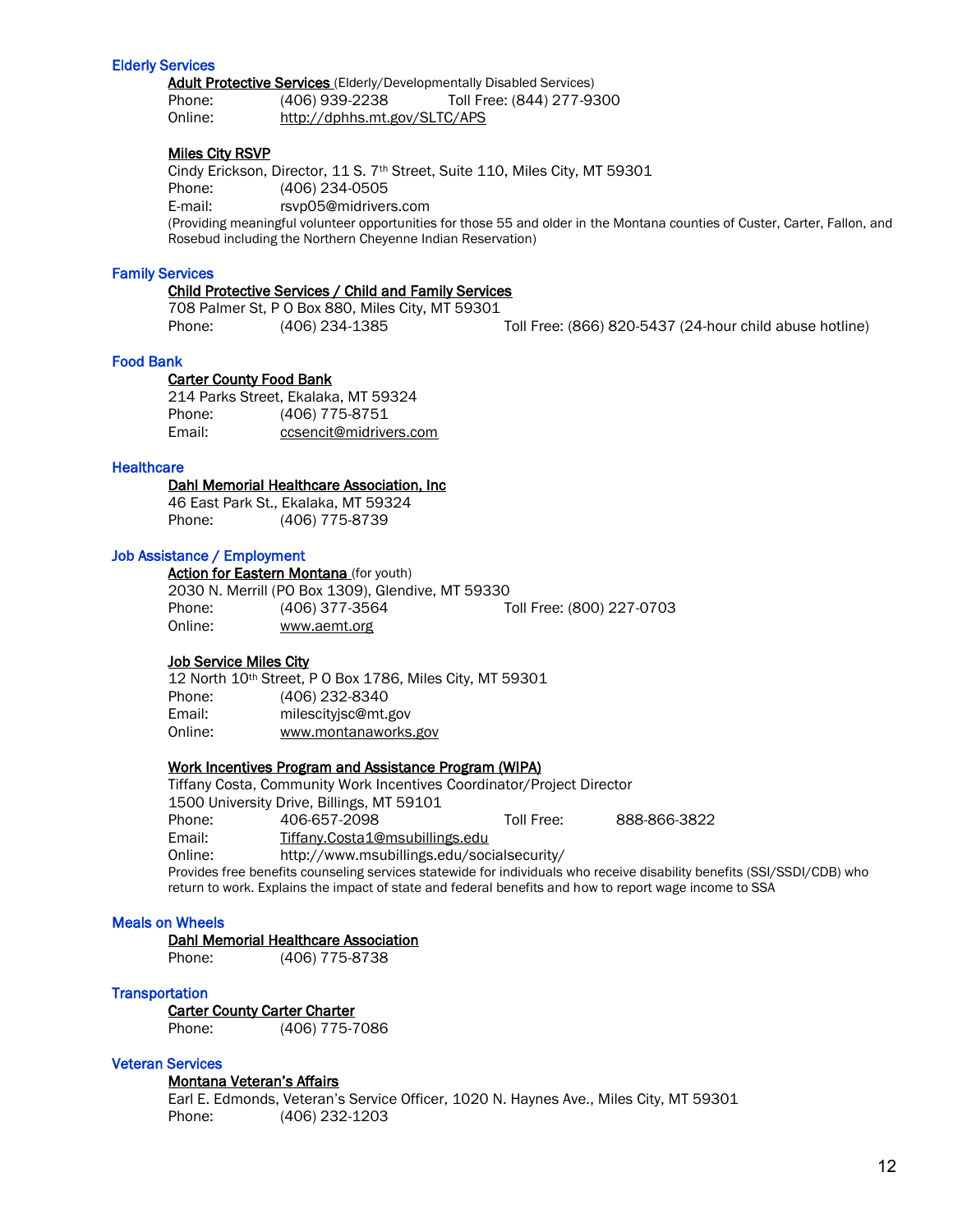#### Veteran's Administration Medical Center

316 S Haynes Ave, Miles City, MT 59301 Phone: (406) 874-5600

#### Women, Infants and Children (WIC)

#### One Health WIC Clinic

2811 Comstock, Miles City, MT 59301 Phone: (406) 851-5050

## Fallon County

#### County of Fallon / City of Baker Emergency

Police, Sheriff, Dispatch In an Emergency, Dial 911! Non-emergency police and sheriff needs

| on onlongonoy ponoo ana ononin nooao |                |
|--------------------------------------|----------------|
| Sheriff:                             | (406) 778-2879 |
| Police:                              | (406) 778-2151 |

#### Resources

Child Care Assistance

#### HRDC District 7

7 North 31st Street, Billings, MT 59103 Phone: (406) 247-4732 Toll Free: (800) 433-1411 Online: [http://www.hrdc7.org](http://www.hrdc7.org/) Apply online for Best Beginnings Child Care Scholarship Program: <http://www.dphhs.mt.gov/hcsd/childcare/resourceandreferral/milescity.shtml>

#### Disability Services

#### Developmental Education Assistance Program (DEAP)

2200 Box Elder St., Miles City, MT 59301 Phone: (406) 234-6034 Toll Free: (800) 224-6034 Online: [http://www.deapmt.org](http://www.deapmt.org/)

#### Eastern Montana Industries (EMI)

805 S. Haynes Ave., Miles City, MT 59301 Phone: (406) 234-3740 Online: http://www.emi-mt.org

**LIFTT** (Living Independently for Today and Tomorrow) 100 ½ N. Merrill Ave, PO Box 1387, Glendive, MT 59330 Phone: (406) 948-8500 Online: <http://www.liftt.org/>

#### Montana Vocational Rehabilitation

114 N. 7th Street, Miles City, MT 59301 Phone: (406) 232-0583 Toll Free: (877) 296-1198 Online: http://dphhs.mt.gov/detd/vocrehab

#### Domestic Violence, Sexual Assault & Stalking Victim Services

Custer Network Against Domestic Abuse and Sexual Assault (CNADA)

2200 Box Elder, Miles City, MT 59301 Phone: (406) 234-0542 Emergency: (406) 951-0475 (24/7 hotline available)

#### Education/Schools

 Baker Public Schools PO Box 659, Baker, MT 59313 Phone: (406) 778-3329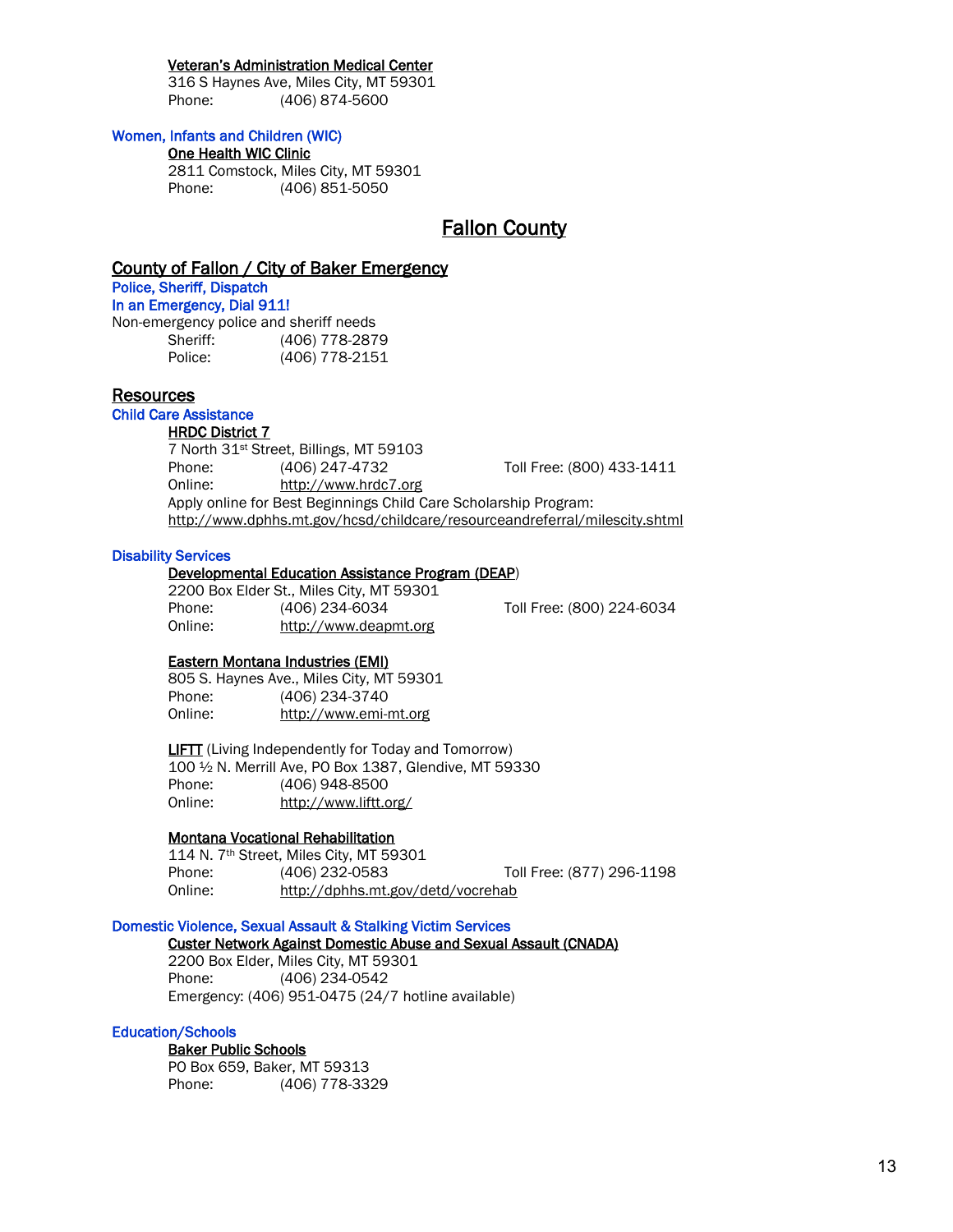#### Plevna School District #55

327 North Main, PO Box 158, Plevna, MT 59344 Phone: (406) 772-5666

#### Elderly Services

Adult Protective Services (Elderly/Developmentally Disabled Services) Phone: (406) 939-2238 Toll Free: (844) 277-9300 Online: http://dphhs.mt.gov/SLTC/APS

Fallon County Council on Aging

Carla Brown, P O Box 1025, Baker, MT 59313 Phone: (406) 778-3595

#### Miles City RSVP

Cindy Erickson, Director, 11 S. 7<sup>th</sup> Street, Suite 110, Miles City, MT 59301 Phone: (406) 234-0505 E-mail: [rsvp05@midrivers.com](mailto:rsvp05@midrivers.com) (Providing meaningful volunteer opportunities for those 55 and older in the Montana counties of Custer, Carter, Fallon, and Rosebud including the Northern Cheyenne Indian Reservation)

#### Family Services

#### Child Protective Services / Child and Family Services

708 Palmer St, P O Box 880, Miles City, MT 59301 Phone: (406) 234-1385 Toll Free: (866) 820-5437 (24-hour child abuse hotline)

#### **Healthcare**

#### Fallon County Public Health

 225 S. 3rd Street West, PO Box 820, Baker, MT 59313 Phone: (406) 778-2824 Email: fchd1@midrivers.com

#### [Fallon Medical Complex](http://www.fallonmedical.org/)

PO Box 820, Baker, MT 59313 Phone: (406) 778-3331

#### Montana Cancer Control and Screening Services

Richland County Health Department, 1201 W. Holly, Suite #1, Sidney, MT 59270 Phone: (406) 433-2207 Email: [avandebossche@richland.org](mailto:avandebossche@richland.org) Online: [www.richland.org](http://www.richland.org/)

#### Job Assistance / Employment

Action for Eastern Montana (for youth) 2030 N. Merrill (PO Box 1309), Glendive, MT 59330 Phone: (406) 377-3564 Toll Free: (800) 227-0703 Online: www.aemt.org

#### Job Service Miles City

12 North 10th Street, P O Box 1786, Miles City, MT 59301 Phone: (406) 232-8340 Email: milescityjsc@mt.gov Online: www.montanaworks.gov

#### Work Incentives Program and Assistance Program (WIPA)

Tiffany Costa, Community Work Incentives Coordinator/Project Director 1500 University Drive, Billings, MT 59101 Phone: 406-657-2098 Toll Free: (888) 866-3822 Email: [Tiffany.Costa1@msubillings.edu](mailto:Tiffany.Costa1@msubillings.edu) Online: http://www.msubillings.edu/socialsecurity/ Provides free benefits counseling services statewide for individuals who receive disability benefits (SSI/SSDI/CDB) who return to work. Explains the impact of state and federal benefits and how to report wage income to SSA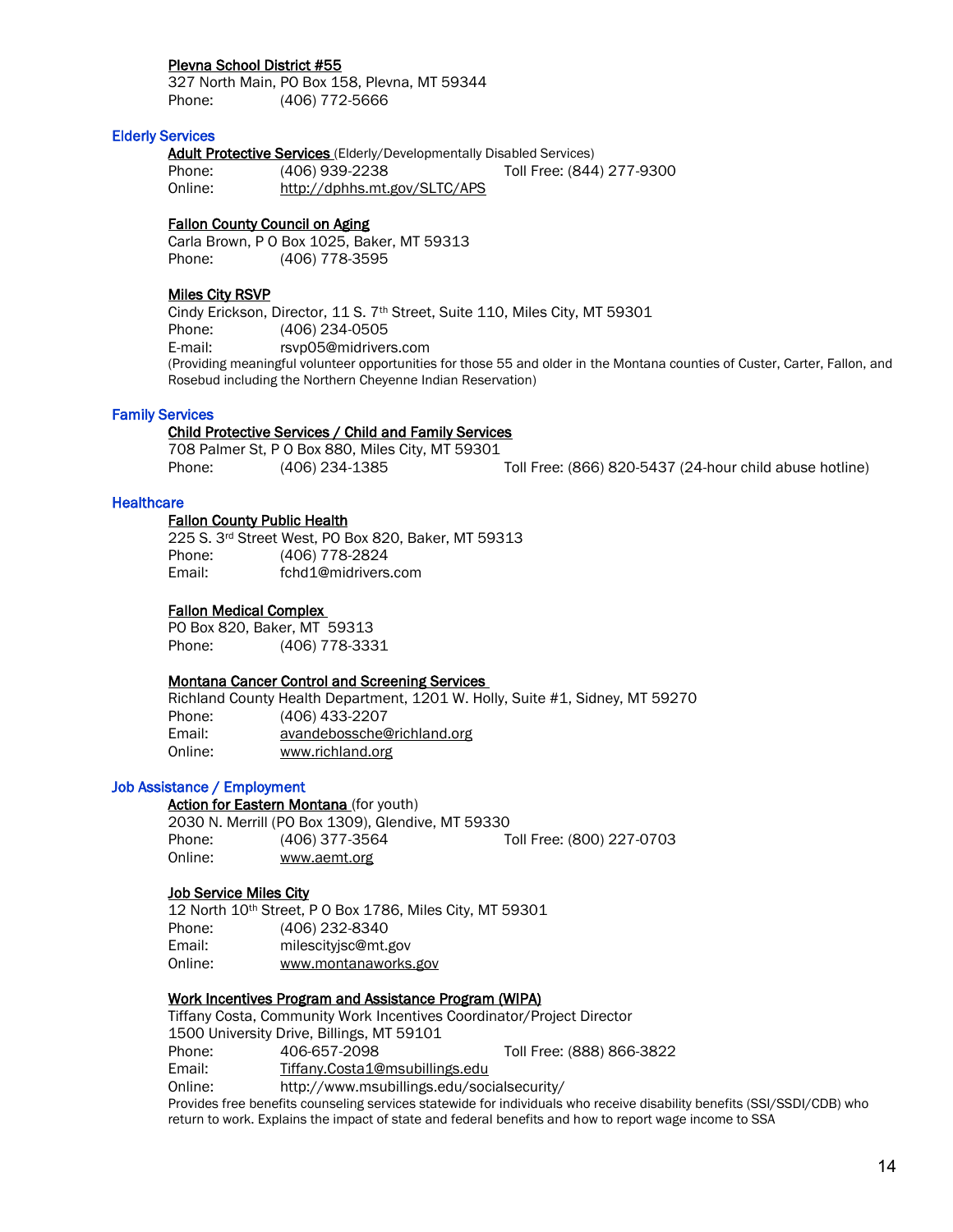#### Mental Health

#### Eastern Montana Community Mental Health Center

225 S. 3rd St., Baker, MT 59313 Phone: 406-377-6075 Online: [www.emcmhc.org](http://www.emcmhc.org/)

#### Substance Abuse, Dependency Services, Prevention Services and Support Groups

#### EMCMHC/SADS

225 S. 3rd St., Baker, MT 59313 Phone: 406-234-1687 Online: [www.emcmhc.org](http://www.emcmhc.org/)

## Substance Abuse Prevention Services

EMCMHC/Tracey Goerndt, Baker, MT 59313 Phone: 406-201-0071 Online: [www.emcmhc.org](http://www.emcmhc.org/)

#### Tobacco Prevention

Julie Russell PO Box 210, Broadus, MT 59317 Phone: (406) 436-2762

#### **Transportation**

#### Fallon County Transportation

Phone: (406) 978-9760

#### Veteran Services

#### Montana Veteran's Affairs

Earl E. Edmonds, Veteran's Service Officer, 1020 N. Haynes Ave., Miles City, MT 59301 Phone: (406) 232-1203

#### Veteran's Administration Medical Center

316 S Haynes Ave, Miles City, MT 59301 Phone: (406) 874-5600

#### Women, Infants and Children (WIC)

One Health WIC Clinic

2811 Comstock, Miles City, MT 59301 Phone: (406) 851-5050

## Garfield County

#### County of Garfield / City of Jordan Emergency

## Police, Sheriff, Dispatch

In an Emergency, Dial 911! Non-emergency police and sheriff needs

Sheriff: (406) 557-2540 Ambulance: (406) 977-9754. (406) 977-9755

## **Resources**

## Child Care Assistance

Family Connections 2229 5th Ave., Havre, MT 59501

Phone: (406) 265-6743 Toll Free: (800) 640-6743 Online: http://www.familyconnectionsmt.org/ Apply online for Best Beginnings Child Care Scholarship Program: https://familyconnectionsmt.org/families/child-care-scholarships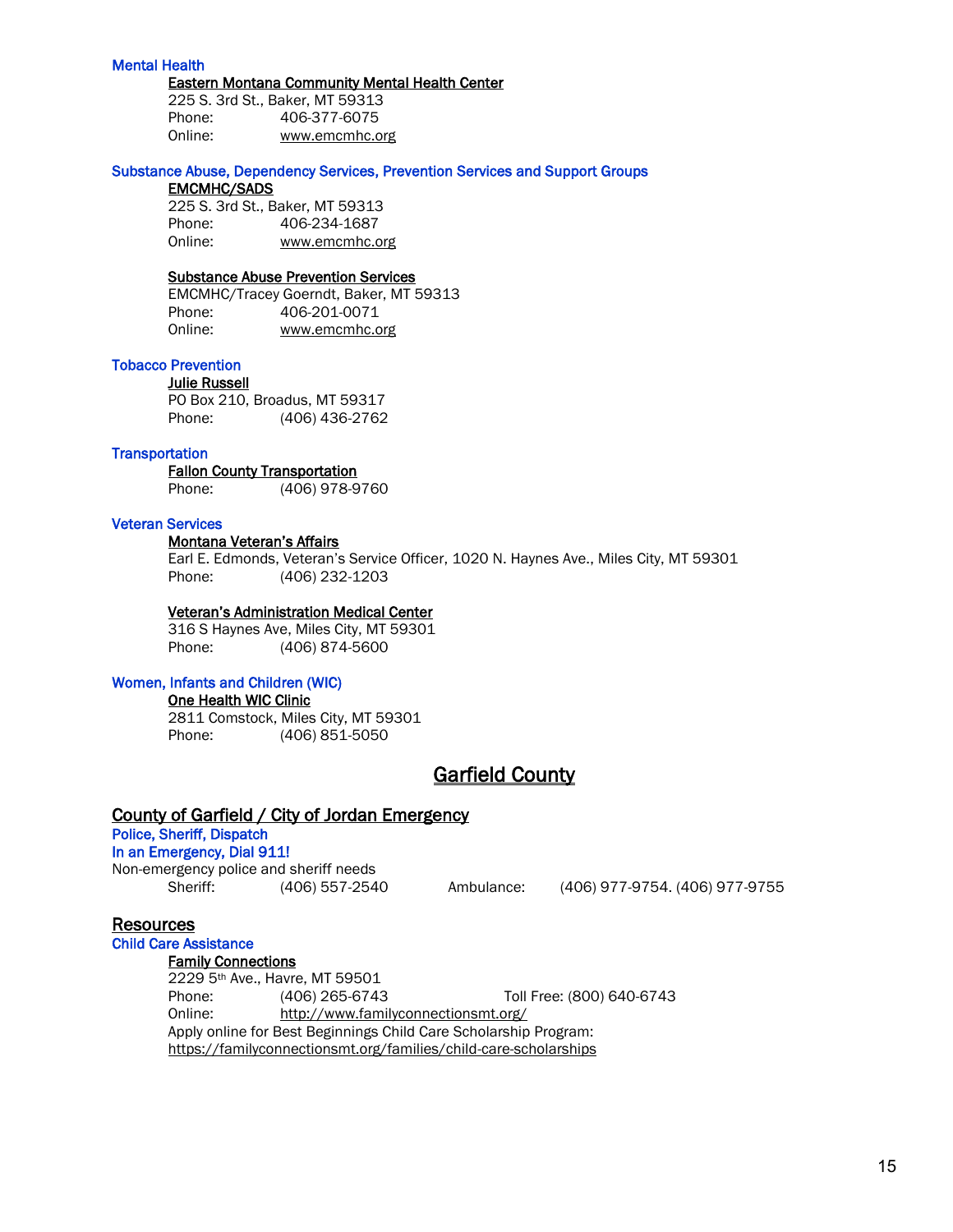#### Disability Services

#### Developmental Education Assistance Program (DEAP)

120 W Towne, Glendive, MT 59330 Phone: (406) 377-4909 Toll Free: (800) 578-4909 Online: http://www.deapmt.org

Eastern Montana Industries (EMI)

805 S. Haynes Ave., Miles City, MT 59301 Phone: (406) 234-3740 Online: http://www.emi-mt.org

 LIFTT (Living Independently for Today and Tomorrow) 100 ½ N. Merrill Ave, PO Box 1387, Glendive, MT 59330 Phone: (406) 948-8500 Online: <http://www.liftt.org/>

#### Montana Vocational Rehabilitation

114 N. 7th Street, Miles City, MT 59301 Phone: (406) 232-0583 Toll Free: (877) 296-1198 Online: http://dphhs.mt.gov/detd/vocrehab

#### Domestic Violence, Sexual Assault & Stalking Victim Services

Custer Network Against Domestic Abuse and Sexual Assault (CNADA)

2200 Box Elder, Miles City, MT 59301

Phone: (406) 234-0542 Emergency: (406) 951-0475 (24/7 hotline available)

#### Education / Schools

#### **HeadStart**

120 Colorado Blvd, PO Box 1309, Glendive, MT 59330 Phone: (406) 377-3009

#### Elderly Services

Adult Protective Services (Elderly/Developmentally Disabled Services) Phone: (406) 852-0411 Toll Free: (844) 277-9300 Online: http://dphhs.mt.gov/SLTC/APS

#### Family Services

#### Child Protective Services / Child and Family Services

708 Palmer St, P O Box 880, Miles City, MT 59301 Phone: (406) 234-1385 Toll Free: (866) 820-5437 (24-hour child abuse hotline)

#### Food Bank

Garfield County

Phone: (406) 557-2050

#### **Healthcare**

#### Garfield County Health Center

 332 Leavitt Ave., Jordan, MT 59337 Phone: (406) 557-2500

#### Garfield County Health Nurse

332 Leavitt Ave., Jordan, MT 59337 Phone: (406) 557-2050

#### Job Assistance / Employment

#### Job Service Miles City

12 North 10th Street, P O Box 1786, Miles City, MT 59301 Phone: (406) 232-8340 Email: milescityjsc@mt.gov Online: www.montanaworks.gov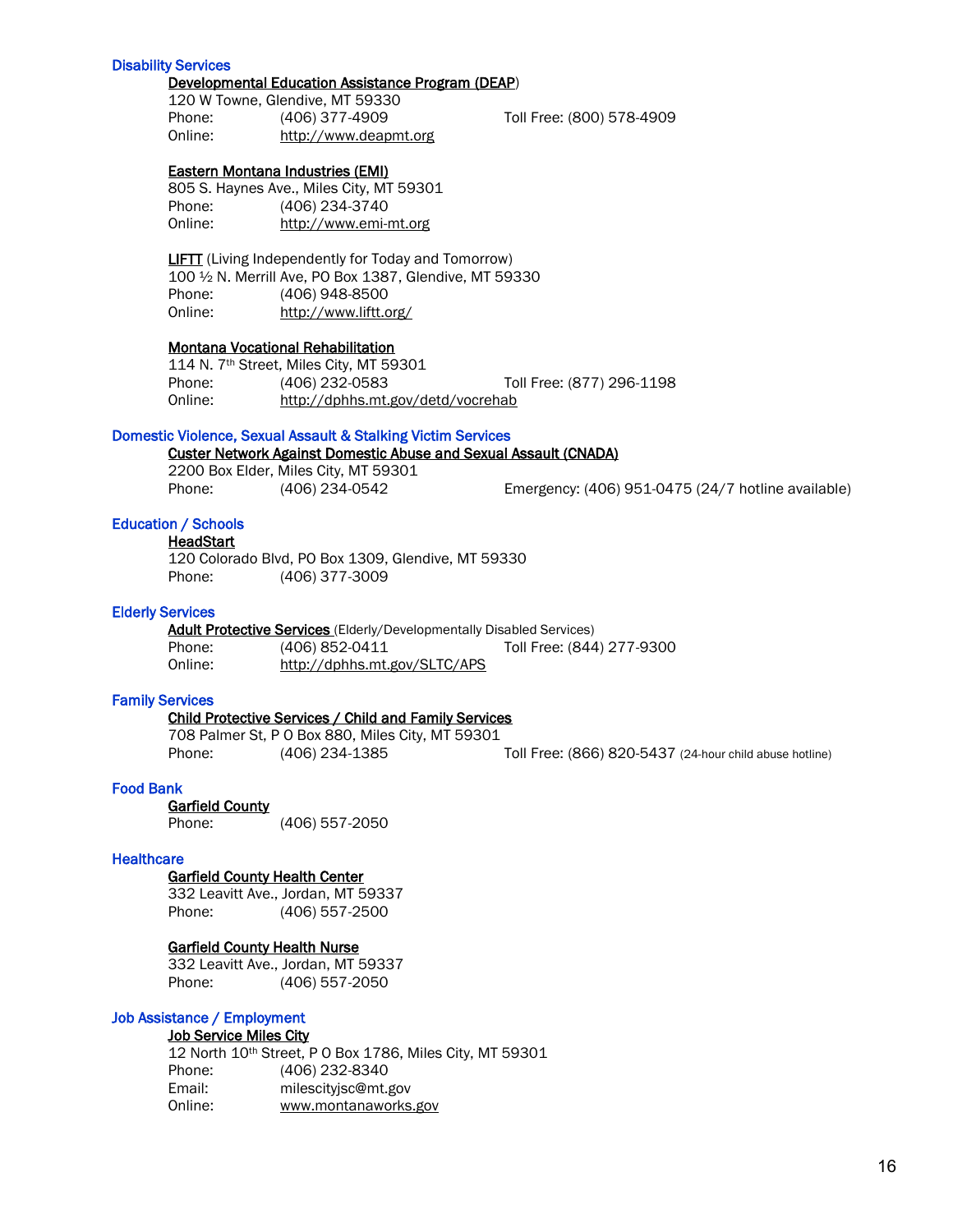#### Work Incentives Program and Assistance Program (WIPA)

Tiffany Costa, Community Work Incentives Coordinator/Project Director 1500 University Drive, Billings, MT 59101 Phone: 406-657-2098 Toll Free: (888) 866-3822 Email: [Tiffany.Costa1@msubillings.edu](mailto:Tiffany.Costa1@msubillings.edu) Online: http://www.msubillings.edu/socialsecurity/ Provides free benefits counseling services statewide for individuals who receive disability benefits (SSI/SSDI/CDB) who return to work. Explains the impact of state and federal benefits and how to report wage income to SSA

#### Low Income Housing

Action for Eastern Montana (Section 8 and HUD Information) 2030 N. Merrill (PO Box 1309), Glendive, MT 59330 Phone: (406) 377-3564 Toll Free: (800) 227-0703 Online: www.aemt.org

#### Mental Health

#### Eastern Montana Community Mental Health Center

352 Leavitt Ave., Jordan, MT 59337 Phone: 406-234-1687 Online: [www.emcmhc.org](http://www.emcmhc.org/) 

#### Substance Abuse, Dependency Services, Prevention Services and Support Groups

#### EMCMHC/SADS

352 Leavitt Ave, Jordan, MT 59337 Phone: 406-234-1687 Online: [www.emcmhc.org](http://www.emcmhc.org/)

#### Veteran Services

Montana Veteran's Affairs

Earl E. Edmonds, Veteran's Service Officer, 1020 N. Haynes Ave., Miles City, MT 59301 Phone: (406) 232-1203

#### Veteran's Administration Medical Center

316 S Haynes Ave, Miles City, MT 59301 Phone: (406) 874-5600

#### Women, Infants and Children (WIC)

WIC

207 West Bell, Glendive, MT 59330 Phone: (406) 377-5215 Online: http://wic.mt.gov/

## Powder River County

#### County of Powder River / City of Broadus Emergency

Police, Sheriff, Dispatch

#### In an Emergency, Dial 911!

Non-emergency police and sheriff needs Sheriff: (406) 436-2333

Online: www.aemt.org

#### **Resources**

## Agency on Aging

Action for Eastern Montana 2030 N. Merrill, PO Box 1309, Glendive, MT 59330 Phone: (406) 377-3564 Toll Free: (800) 227-0703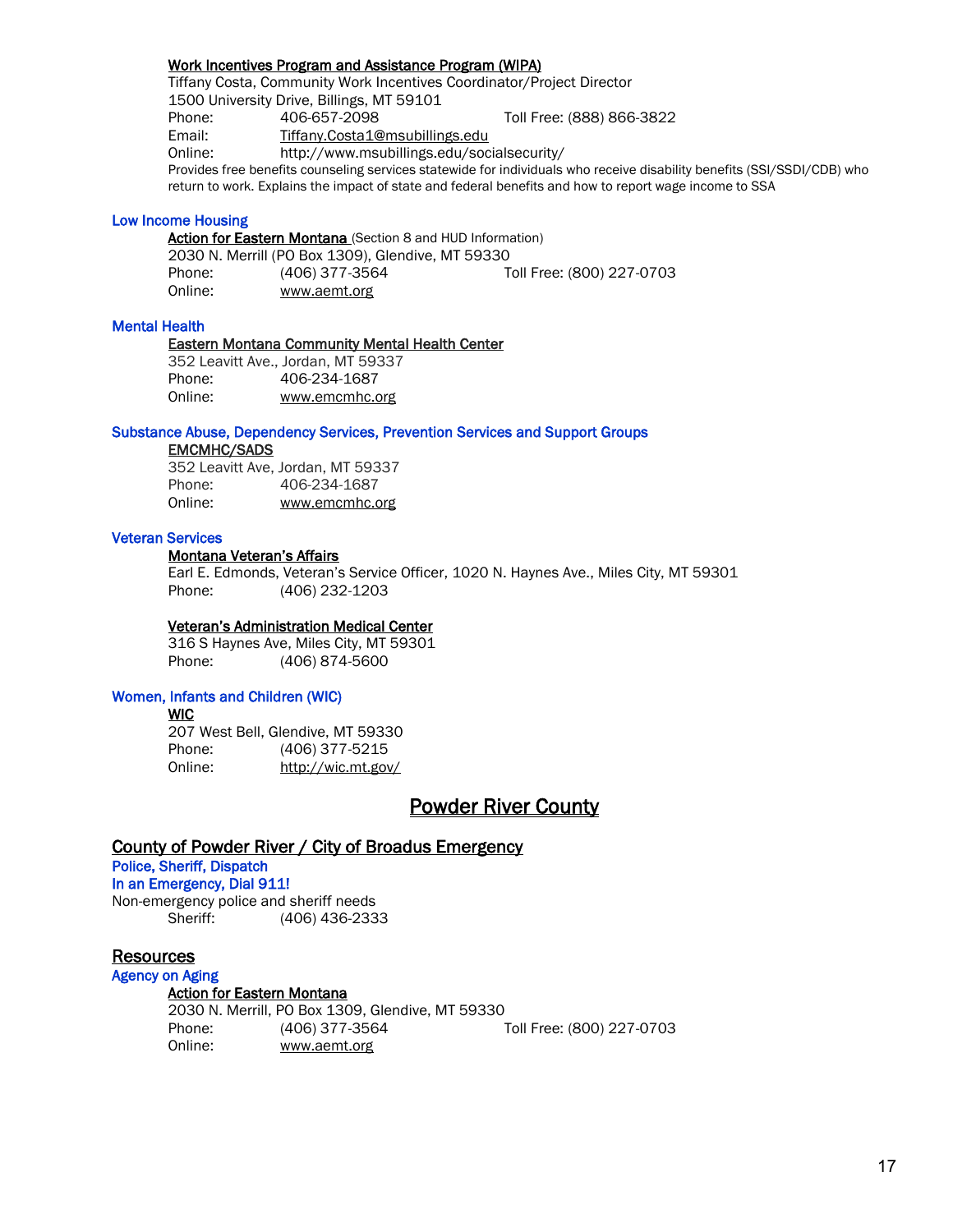#### Disability Resources

#### Developmental Education Assistance Program (DEAP)

2200 Box Elder St., Miles City, MT 59301 Phone: (406) 234-6034 Toll Free: (800) 224-6034 Online: [http://www.deapmt.org](http://www.deapmt.org/)

Eastern Montana Industries (EMI)

805 S. Haynes Ave., Miles City, MT 59301 Phone: (406) 234-3740 Online: http://www.emi-mt.org

 LIFTT (Living Independently for Today and Tomorrow) 100 ½ N. Merrill Ave, PO Box 1387, Glendive, MT 59330 Phone: (406) 948-8500 Online: <http://www.liftt.org/>

#### Montana Vocational Rehabilitation

114 N. 7th Street, Miles City, MT 59301 Phone: (406) 232-0583 Toll Free: (877) 296-1198 Online: http://dphhs.mt.gov/detd/vocrehab

#### Domestic Violence, Sexual Assault & Stalking Victim Services

Custer Network Against Domestic Abuse and Sexual Assault (CNADA)

2200 Box Elder, Miles City, MT 59301 Phone: (406) 234-0542 Emergency: (406) 951-0475 (24/7 hotline available)

#### Education/Schools

#### Powder River County Schools

 500 N. Trautman, Broadus, MT 59317 Phone: (406) 436-2658

#### Elderly Services

Adult Protective Services (Elderly/Developmentally Disabled Services) Phone: (406) 852-0411 Toll Free: (844) 277-9300 Online: http://dphhs.mt.gov/SLTC/APS

#### Food Bank

#### Powder River Food Bank

119 N Park Ave., Broadus, MT 59317 Phone: (406) 436-2635

#### **Healthcare**

#### Powder River Manor

104 Trautman, PO Box 716, Broadus, MT 59317 Phone: (406) 436-2646 Email: prmadmin@powderrivermanor.com

#### Powder River Medical Clinic

507 N. Lincoln Ave., Broadus, MT 59317 Phone: (406) 436-2651

#### Powder River Public Health

507 North Lincoln, PO Box 210, Broadus, MT 59317 Phone: (406) 436-2297 Email: [prpublichealth@rangeweb.net](mailto:prpublichealth@rangeweb.net)

#### Job Assistance / Employment

Action for Eastern Montana (for youth) 2030 N. Merrill (PO Box 1309), Glendive, MT 59330 Phone: (406) 377-3564 Toll Free: (800) 227-0703 Online: www.aemt.org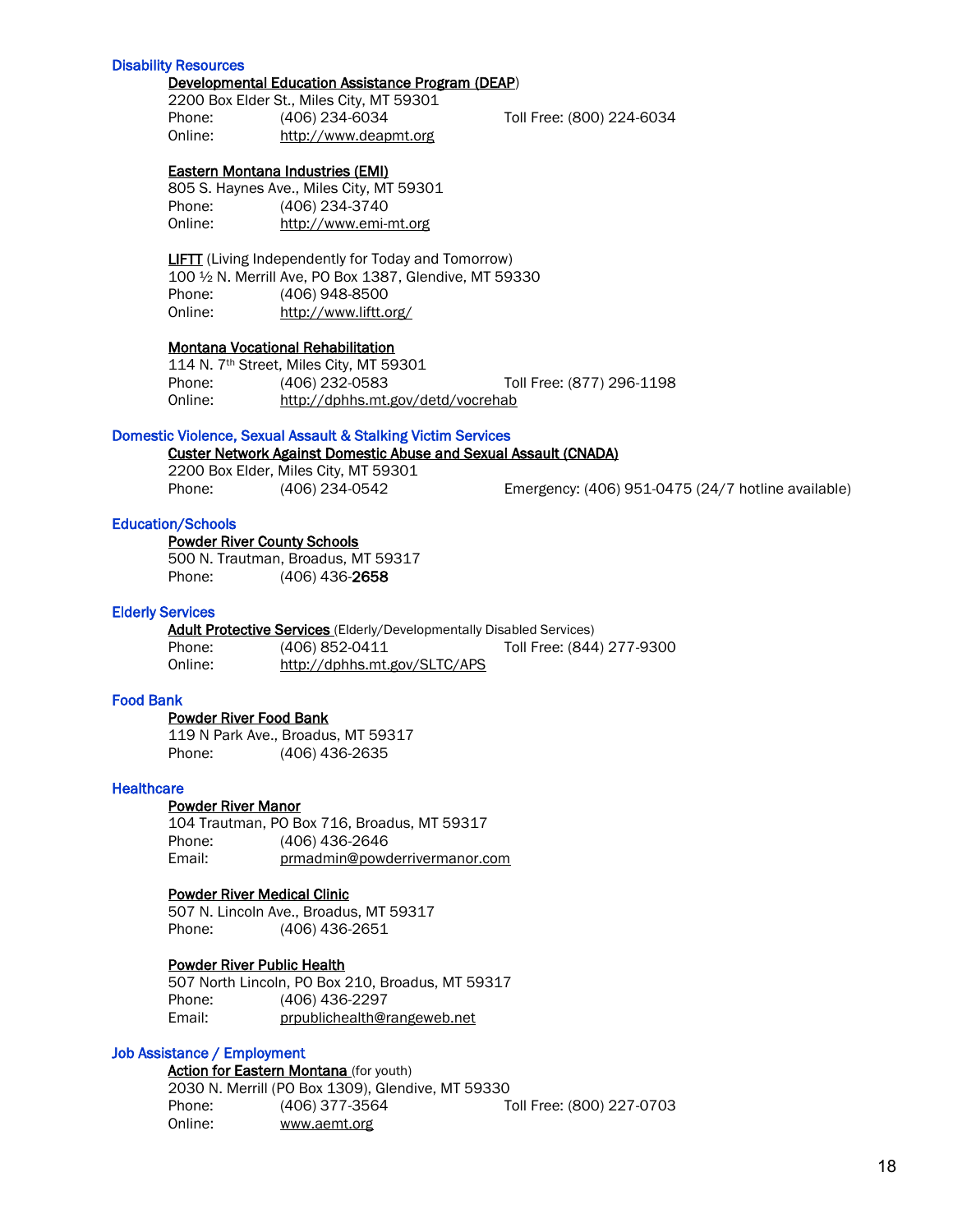#### Job Service Miles City

12 North 10th Street, P O Box 1786, Miles City, MT 59301 Phone: (406) 232-8340 Email: milescityjsc@mt.gov Online: www.montanaworks.gov

#### MT Senior Community Service Employment Program

Carol Hansen, Employment Specialist 2401 Montana Avenue, Suite 301, Billings, MT 59101 Phone: (406) 694-7269 Email: [carolh@esgw.org](mailto:carolh@esgw.org) Online: <https://www.esgw.org/>

#### Work Incentives Program and Assistance Program (WIPA)

Tiffany Costa, Community Work Incentives Coordinator/Project Director 1500 University Drive, Billings, MT 59101 Phone: 406-657-2098 Toll Free: (888) 866-3822 Email: [Tiffany.Costa1@msubillings.edu](mailto:Tiffany.Costa1@msubillings.edu) Online: http://www.msubillings.edu/socialsecurity/ Provides free benefits counseling services statewide for individuals who receive disability benefits (SSI/SSDI/CDB) who return to work. Explains the impact of state and federal benefits and how to report wage income to SSA

#### Low Income Housing

Action for Eastern Montana (Section 8 and HUD Information) 2030 N. Merrill (PO Box 1309), Glendive, MT 59330

Phone: (406) 377-3564 Toll Free: (800) 227-0703 Online: www.aemt.org

#### Mental Health

#### Eastern Montana Community Mental Health Center-Broadus Clinical Office

507 North Lincoln, Broadus, MT 59317 Phone: (406) 853-2310

#### Public Transportation/Dial-A-Ride

#### **Coordinator**

PO Box 406, Broadus, MT 59317 Phone: (406) 436-2243

#### Substance Abuse, Dependency Services, Prevention Services and Support Groups

#### EMCMHC/SADS

507 S Lincoln Ave., Broadus, MT 59317 Phone: 406-234-1687 Online: [www.emcmhc.org](http://www.emcmhc.org/)

#### Tobacco Prevention

#### Morgan Weller, Tobacco Prevention Specialist

PO Box 210, Broadus, MT 59317 Phone: (406) 436-2297 Email: [morgan.weller@powderriverhealth.org](mailto:morgan.weller@powderriverhealth.org)

#### Veteran Services

#### Montana Veteran's Affairs

Earl E. Edmonds, Veteran's Service Officer, 1020 N. Haynes Ave., Miles City, MT 59301 Phone: (406) 232-1203

#### Veteran's Administration Medical Center

316 S Haynes Ave, Miles City, MT 59301 Phone: (406) 874-5600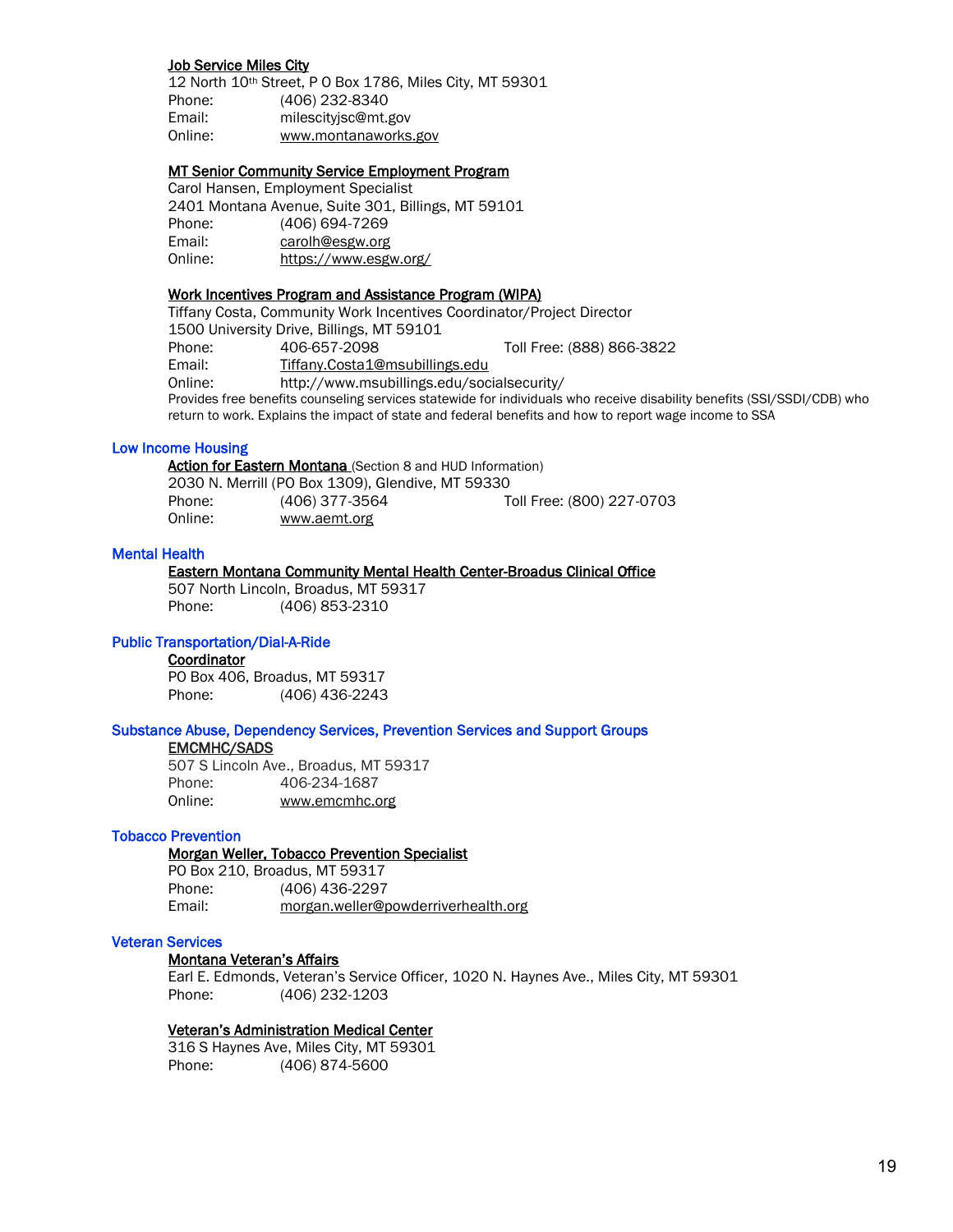#### Women, Infants and Children (WIC)

#### One Health WIC Clinic

2811 Comstock, Miles City, MT 59301 Phone: (406) 851-5050

## Prairie County

## County of Prairie / City of Terry Emergency

## Police, Sheriff, Dispatch

In an Emergency, Dial 911!

Non-emergency police and sheriff needs Sheriff: (406) 635-5738 Email: [sheriff@co-prairie.mt.us](mailto:sheriff@co-prairie.mt.us)

## **Resources**

## Child Care Assistance

HRDC District 7 7 North 31st Street, Billings, MT 59103 Phone: (406) 247-4732 Toll Free: (800) 433-1411 Online: [http://www.hrdc7.org](http://www.hrdc7.org/) Apply online for Best Beginnings Child Care Scholarship Program: <http://www.dphhs.mt.gov/hcsd/childcare/resourceandreferral/milescity.shtml>

#### Disability Resources

#### Developmental Education Assistance Program (DEAP)

2200 Box Elder St., Miles City, MT 59301 Phone: (406) 234-6034 Toll Free: (800) 224-6034 Online: [http://www.deapmt.org](http://www.deapmt.org/)

#### Eastern Montana Industries (EMI)

805 S. Haynes Ave., Miles City, MT 59301 Phone: (406) 234-3740 Online: [http://www.emi-mt.org](http://www.emi-mt.org/)

 LIFTT (Living Independently for Today and Tomorrow) 100 ½ N. Merrill Ave, PO Box 1387, Glendive, MT 59330 Phone: (406) 948-8500 Online: <http://www.liftt.org/>

#### Montana Vocational Rehabilitation

114 N. 7th Street, Miles City, MT 59301 Phone: (406) 232-0583 Toll Free: (877) 296-1198 Online: <http://dphhs.mt.gov/detd/vocrehab>

#### Education/Schools

#### **Terry Public Schools**

215 E. Park, Terry, MT 59349 Phone: (406) 635-5533

#### Elderly Services

Adult Protective Services (Elderly/Developmentally Disabled Services) Phone: (406) 939-2238 Toll Free: (844) 277-9300 Online: http://dphhs.mt.gov/SLTC/APS

#### Family Services

#### Child Protective Services / Child and Family Services

218 W. Bell – Suite 101, Glendive, MT 59330

Phone: (406) 377-4963 Toll Free: (866) 820-5437 (24-hour child abuse hotline)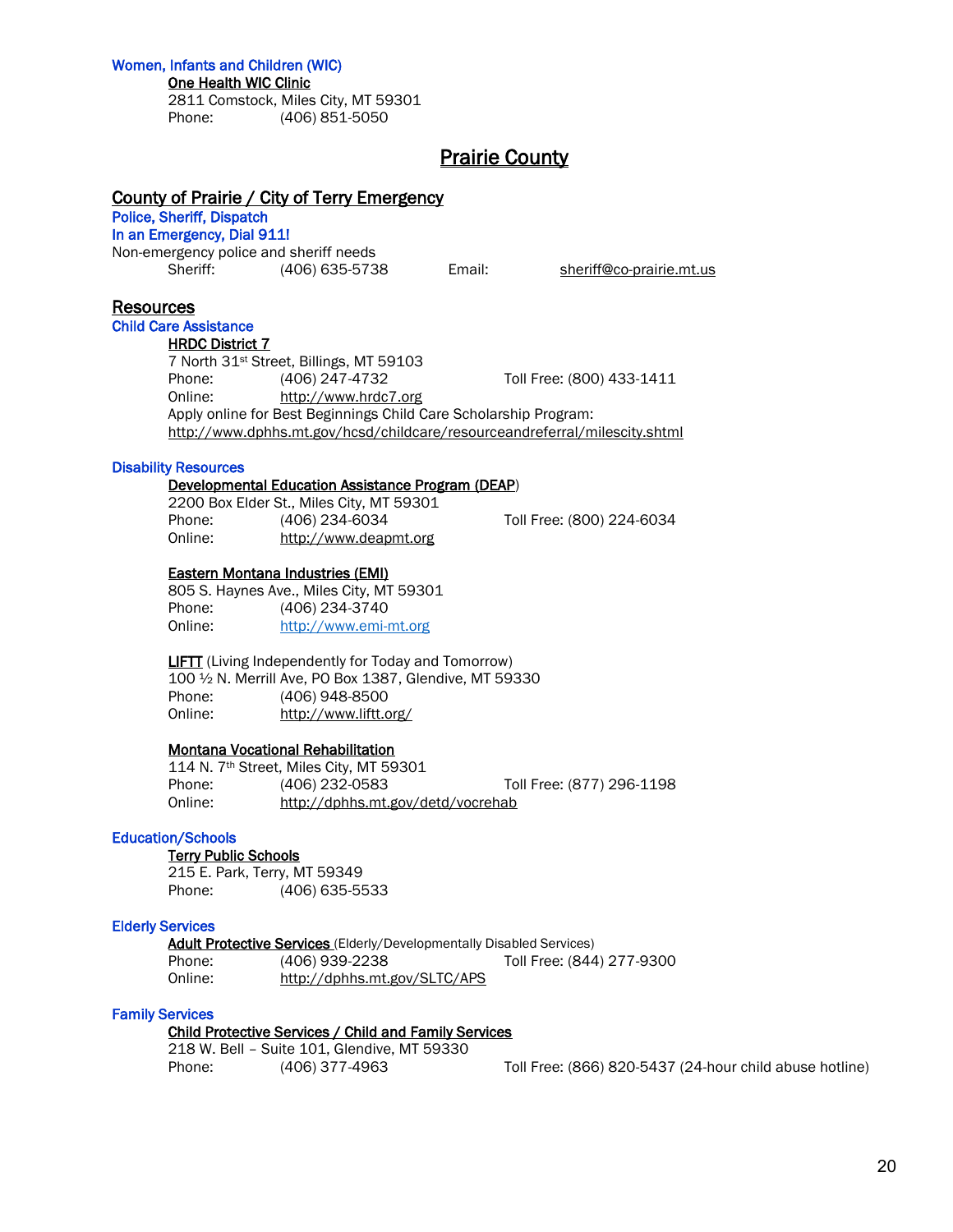#### **Healthcare**

#### Prairie County Clinic

409 Bowen Street, Terry, MT 59349 Phone: (406) 635-5863

#### Prairie County Public Health Department

203 S. Logan Avenue, PO Box 202, Terry, MT 59349 Phone: (406) 635-2020 Email: pchealth@midrivers.com

#### Job Assistance

#### Action for Eastern Montana (for youth)

|         | 2030 N. Merrill (PO Box 1309), Glendive, MT 59330 |                           |
|---------|---------------------------------------------------|---------------------------|
| Phone:  | (406) 377-3564                                    | Toll Free: (800) 227-0703 |
| Online: | www.aemt.org                                      |                           |

#### Job Service Miles City

12 North 10th Street, P O Box 1786, Miles City, MT 59301 Phone: (406) 232-8340 Email: milescityjsc@mt.gov Online: www.montanaworks.gov

#### MT Senior Community Service Employment Program

Carol Hansen, Employment Specialist 2401 Montana Avenue, Suite 301, Billings, MT 59101 Phone: (406) 694-7269 Email: [carolh@esgw.org](mailto:carolh@esgw.org) Online: <https://www.esgw.org/>

#### Work Incentives Program and Assistance Program (WIPA)

Tiffany Costa, Community Work Incentives Coordinator/Project Director 1500 University Drive, Billings, MT 59101 Phone: 406-657-2098 Toll Free: (888) 866-3822 Email: [Tiffany.Costa1@msubillings.edu](mailto:Tiffany.Costa1@msubillings.edu) Online: http://www.msubillings.edu/socialsecurity/ Provides free benefits counseling services statewide for individuals who receive disability benefits (SSI/SSDI/CDB) who return to work. Explains the impact of state and federal benefits and how to report wage income to SSA

#### Low Income Housing

Action for Eastern Montana (Section 8 and HUD Information) 2030 N. Merrill (PO Box 1309), Glendive, MT 59330 Phone: (406) 377-3564 Toll Free: (800) 227-0703 Online: www.aemt.org

#### Mental Health

## Addictive and Mental Disorders Division, Public Health and Human Services

Antonia Klein, Community Program Officer, 219 N. Merriam, Miles City, MT 59301 Phone: (406) 234-1866

#### Eastern Montana Community Mental Health Center

409 Bowen Street, Terry, MT 59349 Phone: 406-234-1687 Online: [www.emcmhc.org](http://www.emcmhc.org/)

#### Supplemental Nutrition Assistance Program (SNAP), Food Stamps, cash assistance, healthcare, childcare, housing, Medicare/Medicaid

#### Office of Public Assistance

|         | 219 North Merriam, Miles City, MT 59301 |
|---------|-----------------------------------------|
| Phone:  | (888) 706-1535                          |
| Email:  | hhshcsopacuster@mt.gov                  |
| Online: | http://www.dphhs.mt.gov                 |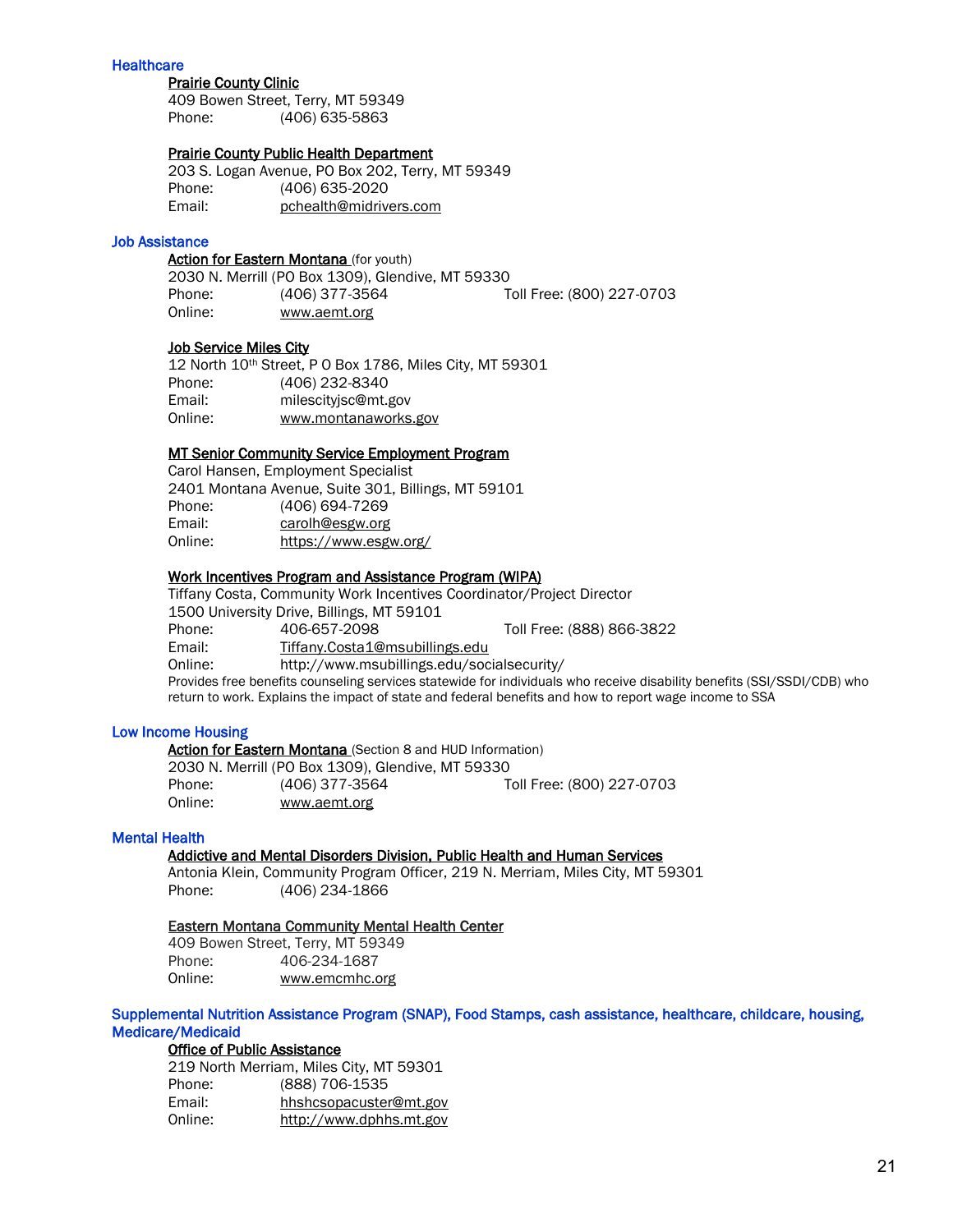#### Veteran Services

#### Montana Veteran's Affairs

Earl E. Edmonds, Veteran's Service Officer, 1020 N. Haynes Ave., Miles City, MT 59301 Phone: (406) 232-1203

#### Veteran's Administration Medical Center

316 S Haynes Ave, Miles City, MT 59301 Phone: (406) 874-5600

#### Weatherization and Fuel Assistance

#### Action for Eastern Montana

2030 N. Merrill (PO Box 1309), Glendive, MT 59330 Phone: (406) 377-3564 Toll Free: (800) 227-0703 Online: www.aemt.org

#### Women, Infants and Children (WIC)

One Health WIC Clinic

2811 Comstock, Miles City, MT 59301 Phone: (406) 851-5050

## Rosebud County

#### Ashland Emergency

## Police, Sheriff, Dispatch In an Emergency, Dial 911! Non-emergency police and sheriff needs Sheriff: (406) 784-2399 Colstrip Emergency Police, Sheriff, Dispatch In an Emergency, Dial 911! Non-emergency police and sheriff needs Police: (406) 748-2211 Sheriff: (406) 748-3385 Dispatch: (406) 748-2211 Forsyth Emergency Police, Sheriff, Dispatch In an Emergency, Dial 911! Non-emergency police and sheriff needs Sheriff: (406) 346-2715 Dispatch: (406) 346-3074 Lame Deer Emergency Police, Sheriff, Dispatch In an Emergency, Dial 911! Non-emergency police and sheriff needs Police: (406) 477-6288 Sheriff: (406) 346-2715 Dispatch: (406) 346-3074 Resources Child Care Assistance HRDC District 7 7 North 31st Street, Billings, MT 59103 Phone: (406) 247-4732 Toll Free: (800) 433-1411 Online: [http://www.hrdc7.org](http://www.hrdc7.org/) Apply online for Best Beginnings Child Care Scholarship Program: <http://www.dphhs.mt.gov/hcsd/childcare/resourceandreferral/milescity.shtml> Disability Resources

## Chief Dull Knife College Vocational Rehabilitation (CDKC VR)

|        | P 0 Box 98, Lame Deer, MT 59043 |
|--------|---------------------------------|
| Phone: | (406) 477-3641                  |
| Email: | wdagel@cdkc.edu                 |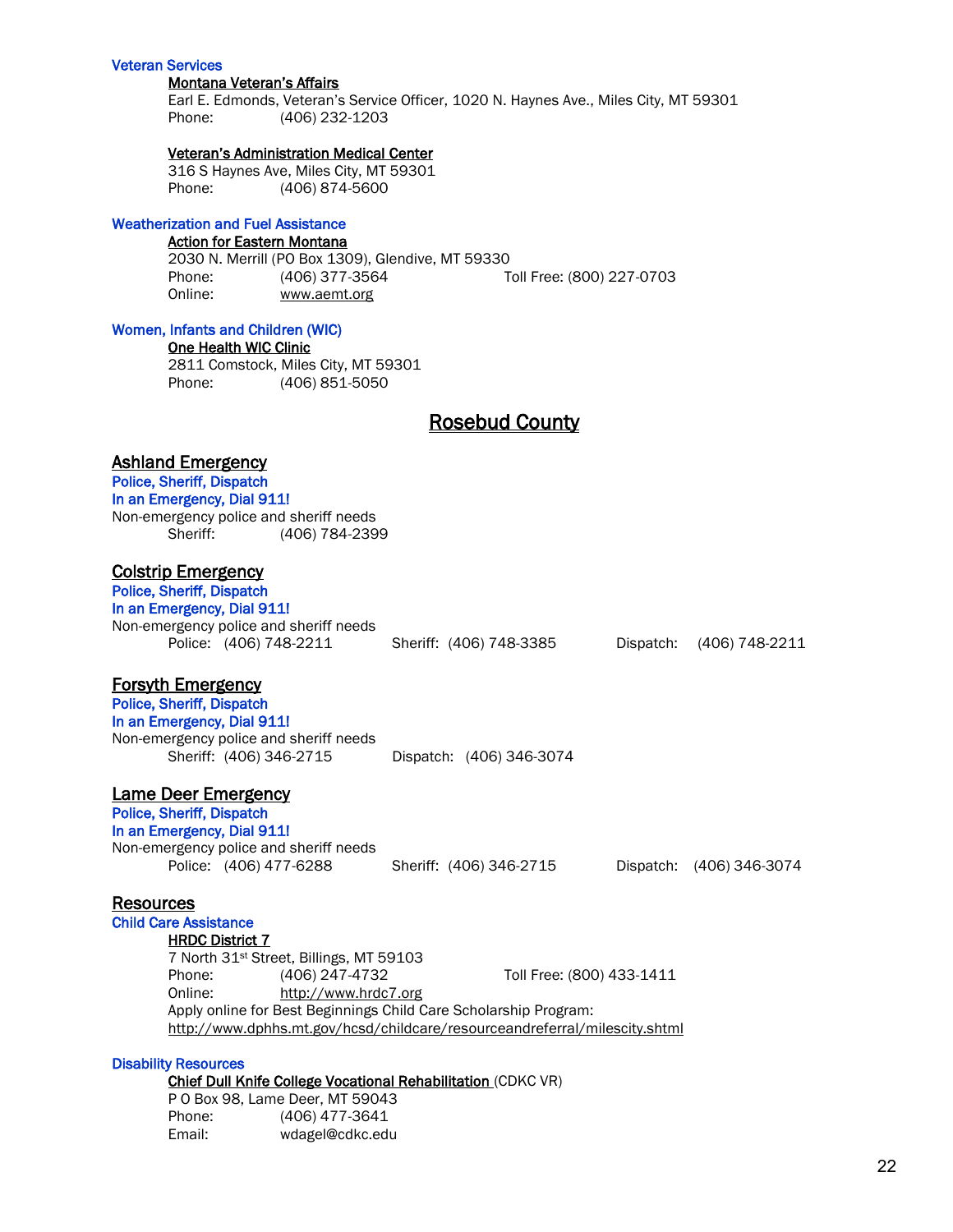#### Developmental Education Assistance Program (DEAP)

2200 Box Elder St., Miles City, MT 59301 Phone: (406) 234-6034 Toll Free: (800) 224-6034 Online: [http://www.deapmt.org](http://www.deapmt.org/)

#### Eastern Montana Industries (EMI)

805 S. Haynes Ave., Miles City, MT 59301 Phone: (406) 234-3740 Online: http://www.emi-mt.org

**LIFTT** (Living Independently for Today and Tomorrow) 100 ½ N. Merrill Ave, PO Box 1387, Glendive, MT 59330 Phone: (406) 948-8500 Online: <http://www.liftt.org/>

#### Montana Vocational Rehabilitation

114 N. 7th Street, Miles City, MT 59301 Phone: (406) 232-0583 Toll Free: (877) 296-1198 Online: http://dphhs.mt.gov/detd/vocrehab

#### Domestic Violence, Sexual Assault & Stalking Victim Services

#### Custer Network Against Domestic Abuse and Sexual Assault (CNADA)

2200 Box Elder, Miles City, MT 59301

Phone: (406) 234-0542 Emergency: (406) 951-0475 (24/7 hotline available)

## Education/Schools

#### Chief Dull Knife College 1 College Dr., Lame Deer, MT 59043 Phone: (406) 477-6215

**Forsyth Adult Education Program** (adult basic education/HiSet program) 281 North 17th Street, PO Box 319, Forsyth, MT 59327 Phone: (406) 346-2076

#### Forsyth Public Schools

425 B, 19th Ave., Forsyth, MT 59327 Phone: (406) 346-2796

#### Rosebud County Superintendent of Schools

1200 Main Street, Forsyth, MT 59327 Phone: (406) 346-2537

#### Elderly Services

Adult Protective Services (Elderly/Developmentally Disabled Services)

|         | <b>NUMBER 19890819 SOFTIOUS</b> (EIGOIT) BOTOIOPHIOHGIIT BIOGOIOG OOI TIOOOJ |                           |
|---------|------------------------------------------------------------------------------|---------------------------|
| Phone:  | (406) 852-0411                                                               | Toll Free: (844) 277-9300 |
| Online: | http://dphhs.mt.gov/SLTC/APS                                                 |                           |

#### Miles City RSVP

Cindy Erickson, Director, 11 S. 7<sup>th</sup> Street, Suite 110, Miles City, MT 59301 Phone: (406) 234-0505 E-mail: [rsvp05@midrivers.com](mailto:rsvp05@midrivers.com) (Providing meaningful volunteer opportunities for those 55 and older in the Montana counties of Custer, Carter, Fallon, and Rosebud including the Northern Cheyenne Indian Reservation)

#### Family Services

#### Child Protective Services/Child and Family Services

|        | 121 North $11th$ , Forsyth, MT 59327 |
|--------|--------------------------------------|
| Phone: | (406) 346-7918                       |

Toll Free: (866) 820-5437 (24-hour child abuse hotline)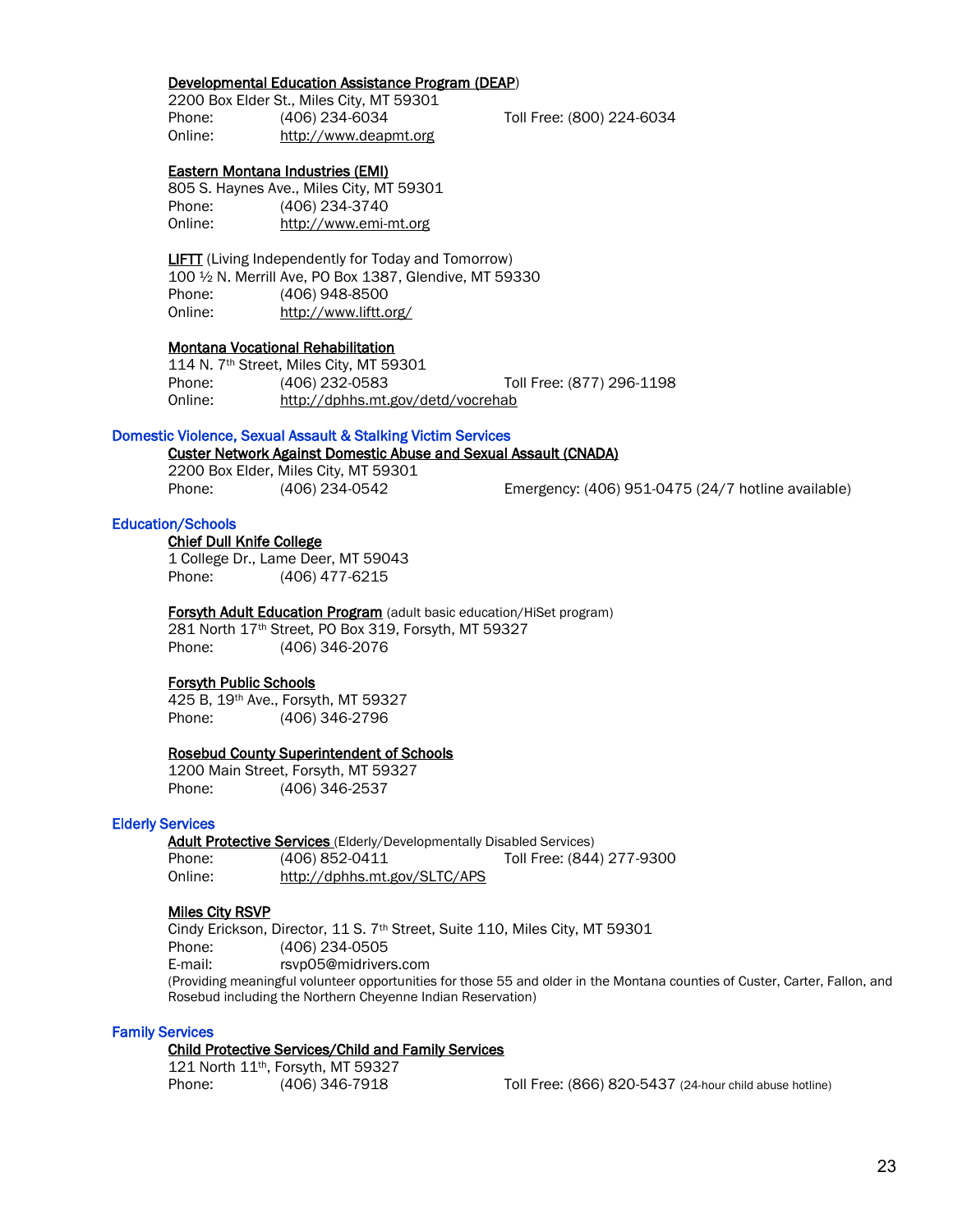#### Food Bank

#### Forsyth Food Pantry

 Basement of Old Hospital, 218 North 17th, Forsyth, MT 59327 Phone: (406) 356-78734

#### **Healthcare**

#### Diabetic Education Empowerment Program Classes

Bighorn Valley Health Center, Ashland, MT Phone: (406) 784-2346 ext. 111 (Ann Haley)

#### Forsyth Public Health Department

 281 North 17th Street, Forsyth, MT 59327 Phone: (406) 346-2156

Rosebud Healthcare Center Transportation (transport to Miles City or Billings for medical appointments) Phone: (406) 346-4237

#### Rosebud County Care Center

383 North 17th, Forsyth, MT 59327 Phone: (406) 346-2161

#### Job Assistance / Employment

Action for Eastern Montana (for youth) 2030 N. Merrill (PO Box 1309), Glendive, MT 59330 Phone: (406) 377-3564 Toll Free: (800) 227-0703 Online: www.aemt.org

#### Job Service Miles City

|         | 12 North 10th Street, P 0 Box 1786, Miles City, MT 59301 |
|---------|----------------------------------------------------------|
| Phone:  | (406) 232-8340                                           |
| Email:  | milescityisc@mt.gov                                      |
| Online: | www.montanaworks.gov                                     |

#### MT Senior Community Service Employment Program

Carol Hansen, Employment Specialist 2401 Montana Avenue, Suite 301, Billings, MT 59101 Phone: (406) 694-7269 Email: [carolh@esgw.org](mailto:carolh@esgw.org) Online: <https://www.esgw.org/>

Rosebud County WoRC Program (services to TANF cash assistance participants)

121 North 11th Street, Forsyth, MT 59327 Phone: (406) 346-2536 Online: http://dphhs.mt.gov/hcsd/worcmanual.aspx

#### Work Incentives Program and Assistance Program (WIPA)

Tiffany Costa, Community Work Incentives Coordinator/Project Director 1500 University Drive, Billings, MT 59101 Phone: 406-657-2098 Toll Free: (888) 866-3822 Email: [Tiffany.Costa1@msubillings.edu](mailto:Tiffany.Costa1@msubillings.edu) Online: http://www.msubillings.edu/socialsecurity/ Provides free benefits counseling services statewide for individuals who receive disability benefits (SSI/SSDI/CDB) who return to work. Explains the impact of state and federal benefits and how to report wage income to SSA

#### Legal Help

#### Victim Witness Program

 1200 Main St., Forsyth, MT 59327 Phone: (406) 346-2237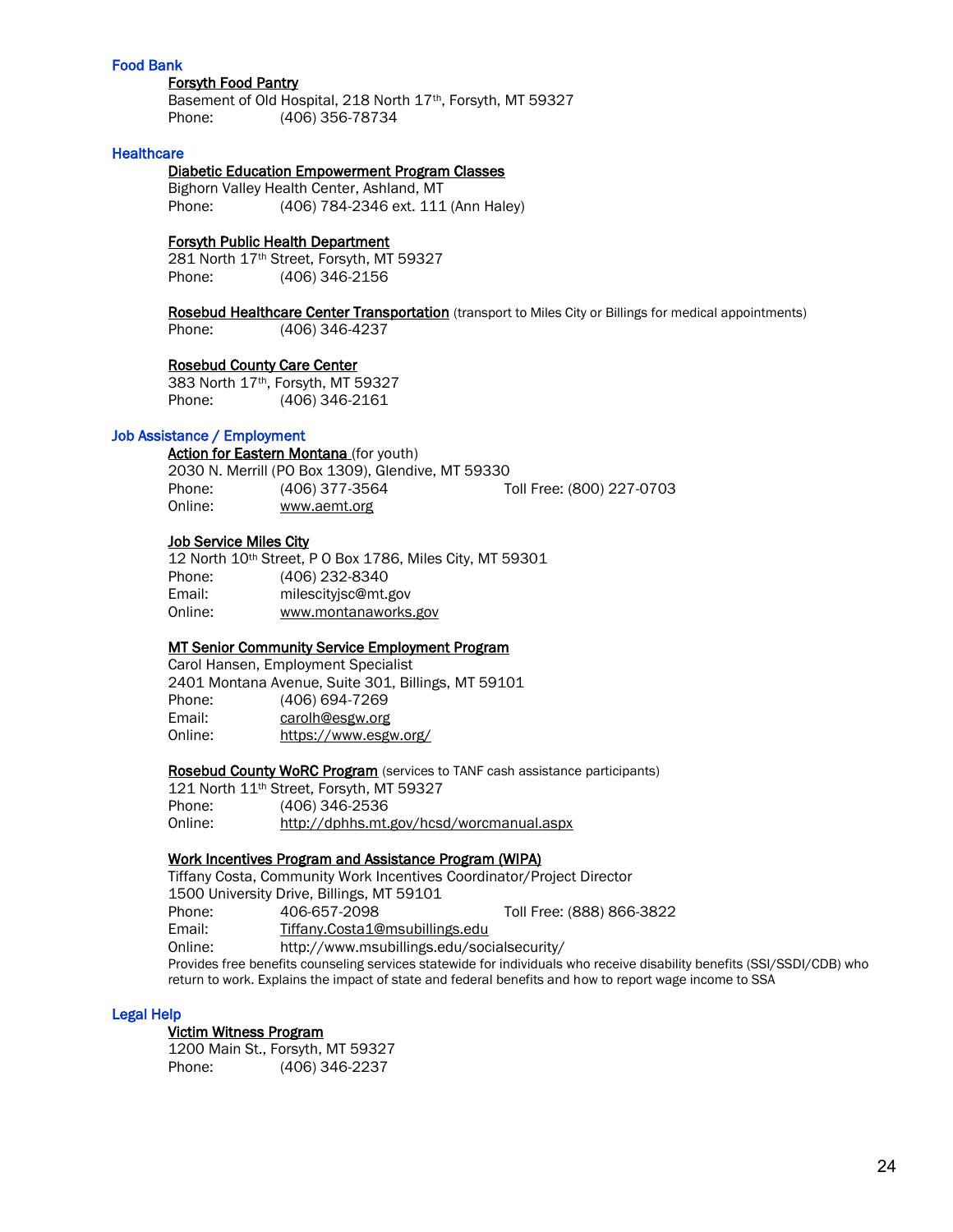#### Low Income Housing

Forsyth Low Income Housing (Section 8 and HUD Information) Forsyth Village Apts., 1855 Main Street, PO Box 43, Forsyth, MT 59327 Phone: (406) 356-9815

#### Section 8 Housing

P O Box 200545, Helena, MT 59620 Phone: (406) 841-2830

#### Mental Health

#### Eastern Montana Community Mental Health Center

121 N 11th, PO Box 1257, Forsyth, MT 59327 Phone: (406) 346-7654 Online: [www.emcmhc.org](http://www.emcmhc.org/)

#### Eastern Montana Community Mental Health Center

415 Willow St., Colstrip, MT 59323 Phone: 406-346-7654 Online: [www.emcmhc.org](http://www.emcmhc.org/)

#### Youth Dynamics

421 Olive Drive, PO Box 1077, Colstrip, MT 59323 Phone: (406) 784-3084 Online: http://www.youthdynamics.org

#### Substance Abuse, Dependency Services, Prevention Services and Support Groups

#### Al Anon

Phone: (406) 356-2176

#### Alcoholics Anonymous

Phone: (406) 356-7177 Phone: (406) 356-2983

#### EMCMHC/SADS

415 Willow St., Colstrip, MT 59323 Phone: 406-346-7654 Online: [www.emcmhc.org](http://www.emcmhc.org/)

#### EMCMHS/SADS

 121 North 11th, PO Box 1257, Forsyth, MT 59327 Phone: (406) 346-7654 Online: [www.emcmhc.org](http://www.emcmhc.org/)

#### Narcotics Anonymous

Phone: (406) 356-7549

Supplemental Nutrition Assistance Program (SNAP), Food Stamps, cash assistance, healthcare, childcare, housing, Medicare/Medicaid

Office of Public Assistance Phone: (888) 706-1535 Online: [http://www.dphhs.mt.gov](http://www.dphhs.mt.gov/)

#### Veteran Services

#### Montana Veteran's Affairs

Earl E. Edmonds, Veteran's Service Officer, 1020 N. Haynes Ave., Miles City, MT 59301 Phone: (406) 232-1203

#### Veteran's Administration Medical Center

316 S Haynes Ave, Miles City, MT 59301 Phone: (406) 874-5600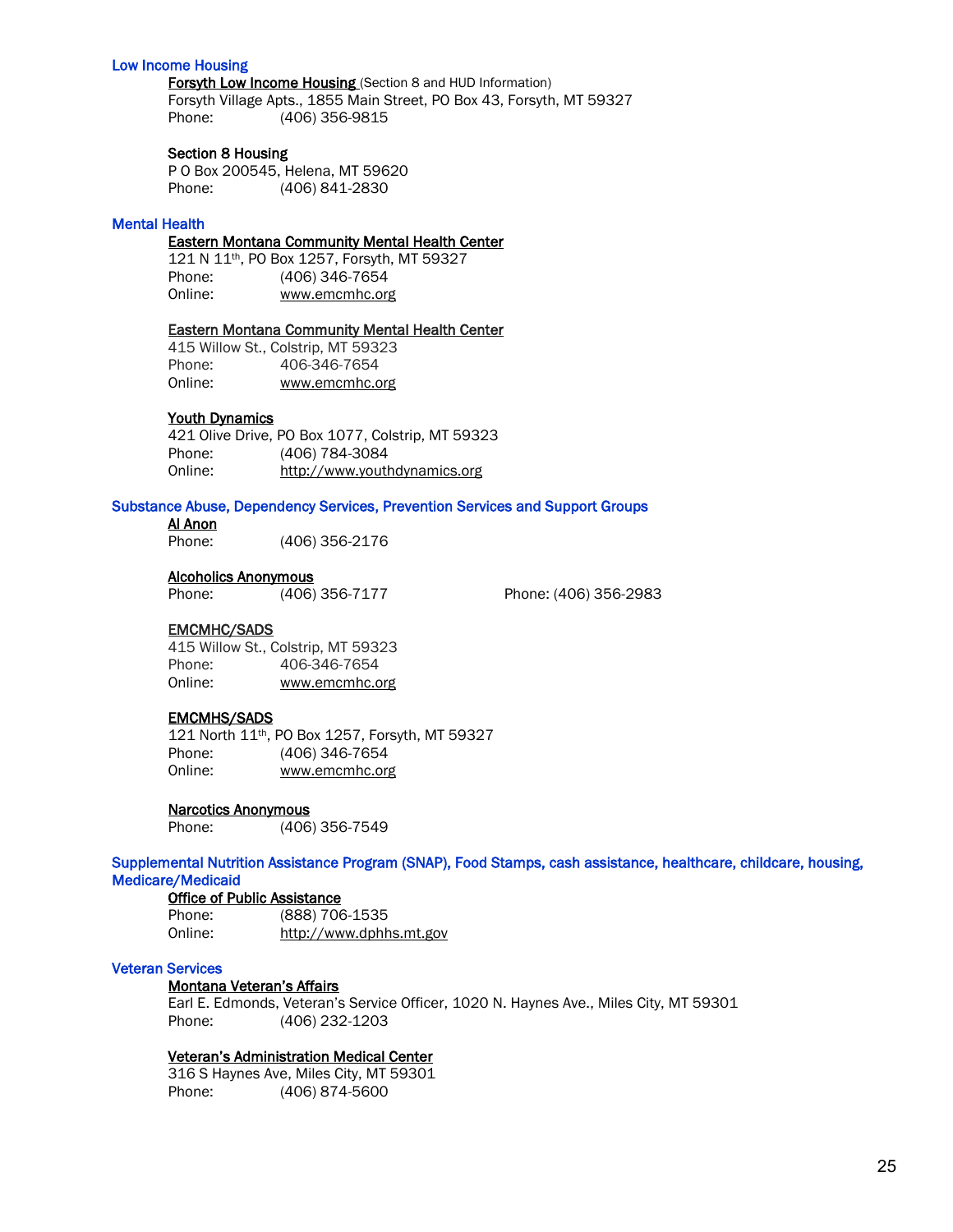#### Women, Infants and Children (WIC)

#### Communities of Lame Deer, Forsyth, Colstrip, and Rosebud

100 Cheyenne, Lame Deer, MT 59043 281 North 17th, Forsyth, MT 59327 Phone: (406) 477-4527 Phone: (406) 234-6034

#### Community of Ashland

Bighorn Valley Health Center - the second Wednesday of each month from 10 a.m. to 3:30 p.m. Call the WIC Office at (406) 234-6034 or (800) 224-6034 for more information.

#### One Health WIC Clinic

2811 Comstock, Miles City, MT 59301 Phone: (406) 851-5050

## Treasure County

### County of Treasure / City of Hysham Emergency

Police, Sheriff, Dispatch In an Emergency, Dial 911!

Non-emergency police and sheriff needs Sheriff: (406) 343-5211

#### Resources

#### Child Care Assistance

#### **HRDC District 7**

7 North 31st Street, Billings, MT 59103 Phone: (406) 247-4732 Toll Free: (800) 433-1411 Online: [http://www.hrdc7.org](http://www.hrdc7.org/) Apply online for Best Beginnings Child Care Scholarship Program: <http://www.dphhs.mt.gov/hcsd/childcare/resourceandreferral/milescity.shtml>

#### Disability Resources

#### Developmental Education Assistance Program (DEAP)

2200 Box Elder St., Miles City, MT 59301 Phone: (406) 234-6034 Toll Free: (800) 224-6034 Online: [http://www.deapmt.org](http://www.deapmt.org/)

#### Eastern Montana Industries (EMI)

805 S. Haynes Ave., Miles City, MT 59301 Phone: (406) 234-3740 Online: http://www.emi-mt.org

 LIFTT (Living Independently for Today and Tomorrow) 1201 Grand Ave., Billings, MT 59102 Phone: (406) 259-5181 Toll Free: (800) 669-6319 Online: <http://www.liftt.org/>

#### Montana Vocational Rehabilitation

114 N. 7th Street, Miles City, MT 59301 Phone: (406) 232-0583 Toll Free: (877) 296-1198 Online: http://dphhs.mt.gov/detd/vocrehab

## Domestic Violence, Sexual Assault & Stalking Victim Services

#### Custer Network Against Domestic Abuse and Sexual Assault (CNADA)

2200 Box Elder, Miles City, MT 59301

Phone: (406) 234-0542 Emergency: (406) 951-0475 (24/7 hotline available)

#### Education/Schools

 Hysham Public Schools P O Box 272, 115 Summit Street, Hysham, MT 59038 Phone: (406) 342-5237